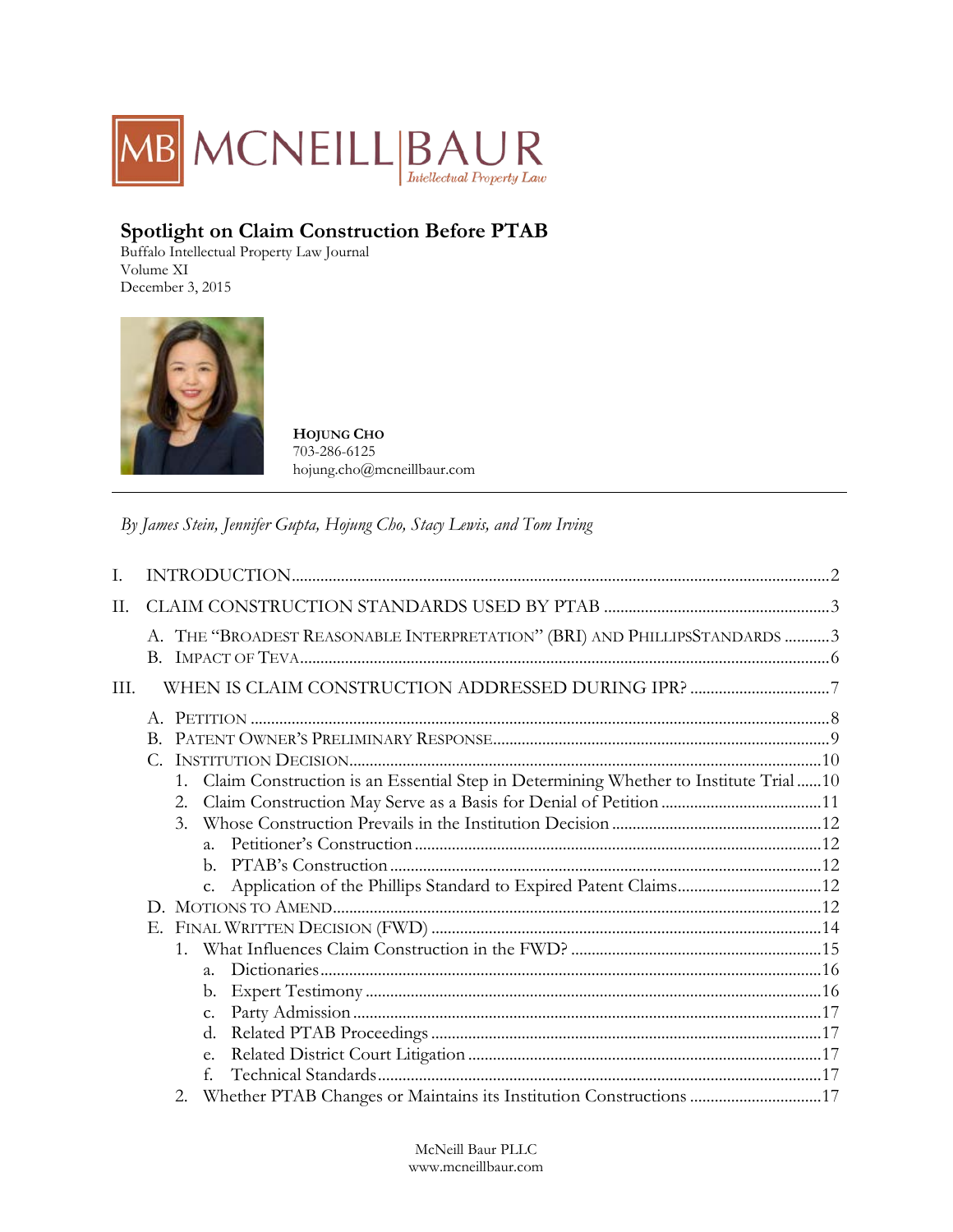| V. SUMMARY: PRACTITIONERS PREPARE FOR DESIRED CLAIM CONSTRUCTION |  |
|------------------------------------------------------------------|--|
|                                                                  |  |

# <span id="page-1-0"></span>**I. INTRODUCTION**

The new America Invents Act (AIA) post-grant proceedings, *inter partes* review (IPR) and post-grant review (PGR), provide an opportunity for third parties to challenge issued patent claims in the United States Patent & Trademark Office (USPTO).<sup>[1](#page-1-1)</sup> A third party requests an IPR or PGR via a petition, which is reviewed by a panel of three Patent Trial and Appeal Board (PTAB) judges against the threshold of "a reasonable likelihood that the petitioner would prevail with respect to at least 1 of the claims challengedin the petition" for an IPR[2](#page-1-2) and "more likely than not that at least 1 of the claims challenged in the petition is unpatentable" for a PGR.<sup>[3](#page-1-3)</sup> If PTAB concludes that the threshold is met with respect to at least one challenged claim on at least one asserted ground, it then grants the petition and institutes an IPR or PGR.[4](#page-1-4) Ultimately, PTAB determines if the petitioner has shown by a preponderance of the evidence whether any challenged claims are unpatentable.<sup>[5](#page-1-5)</sup> There is no presumption of validity of the issued claims.

Claim construction plays a key role both in the institution decision $\delta$  and in the ultimate final written decision  $(FWD)$ .<sup>[7](#page-1-7)</sup> PTAB has to construe the claims to review the patentability of a challenged claim against the grounds of unpatentability asserted in the petition. It may also have to construe the claims to assess entitlement to a priority date.<sup>8</sup> In PGRs, where asserted grounds of unpatentability may include  $\S 112$  issues,<sup>[9](#page-1-9)</sup> the claims may have to be construed to assess compliance with § 112.

Both the petitioner and the patent owner may propose claim constructions prior to PTAB's institution decision. The petitioner must do so in the petition,<sup>[10](#page-1-10)</sup> and the patent owner may do so in

 $\overline{a}$ 

Garrett & Dunner, LLP Research (July 1, 2015),<http://www.aiablog.com/claim-and-case-disposition/>

[\[http://perma.cc/N9Q8-](http://perma.cc/N9Q8-) RARZ] (with thanks to Dan Klodowski, Kai Rajan, Elliot Cook, and Joe Schaffner).

<span id="page-1-1"></span><sup>1 35</sup> U.S.C. §§ 311, 321 (2012).

<span id="page-1-2"></span><sup>2</sup> 35 U.S.C. § 314(a).

<span id="page-1-3"></span><sup>3</sup> 35 U.S.C. § 324(a).

<span id="page-1-4"></span><sup>4</sup> *In re* Schott Gemtron Corp., —F.3d (Fed. Cir. Aug. 11, 2015), *aff'd sub nom*.Schott Gemtron Corp. v. SSW Holding Comp., Inc. (August 11, 2015), [http://www.cafc.uscourts.gov/sites/default/files/opinions-orders/15-](http://www.cafc.uscourts.gov/sites/default/files/opinions-orders/15-1073.Rule_36_Judgment.8-10-2015.1.PDF)

[<sup>1073.</sup>Rule\\_36\\_Judgment.8-10-2015.1.PDF \[](http://www.cafc.uscourts.gov/sites/default/files/opinions-orders/15-1073.Rule_36_Judgment.8-10-2015.1.PDF)[http://perma.cc/KXH4-WH5R\]](http://perma.cc/KXH4-WH5R) (stating that the Federal Circuit decided that it was acceptable for PTAB to institute on fewer than all challenged claims and/or fewer than all asserted grounds). <sup>5</sup> 35 U.S.C. §§ 318(a), 328(a); 37 C.F.R. § 42.1(d) (2015).

<span id="page-1-6"></span><span id="page-1-5"></span><sup>6</sup> adidas AG v. NIKE, Inc., No. IPR2013-00067, Paper 18, at 10 (P.T.A.B. May 17, 2014) ("As a first step in our analysis for determining whether to institute a trial, we construe the claims."); Corning Inc. v. DSM IP Assets B.V., No.

IPR2013-00043, Paper 14, at 4 (P.T.A.B. May 13, 2013) ("As a step in our analysis for determining whether to institute a trial, we determine the meaning of the claims.").

<span id="page-1-7"></span><sup>7</sup> *See, e.g.*, adidas AG v. NIKE, Inc., No. IPR2013-00067, Paper 60, at 11-23 (P.T.A.B. Apr. 28, 2014); Corning Inc. v. DSM IP Assets B.V., No. IPR2013-00043, Paper 95, at 8 (P.T.A.B. May 1, 2014). *See* Finnegan, Henderson, Farabow,

<span id="page-1-9"></span><span id="page-1-8"></span><sup>8</sup> *See, e.g*., ButamaxTM Advanced Biofuels LLC v. Gevo, Inc., No. IPR2013-00539, Paper 33 (P.T.A.B. Mar. 3, 2015). <sup>9</sup> 35 U.S.C. §321 (b).

<span id="page-1-10"></span><sup>10</sup> 37 C.F.R. §§ 42.104(b)(3), 42.204(b)(3).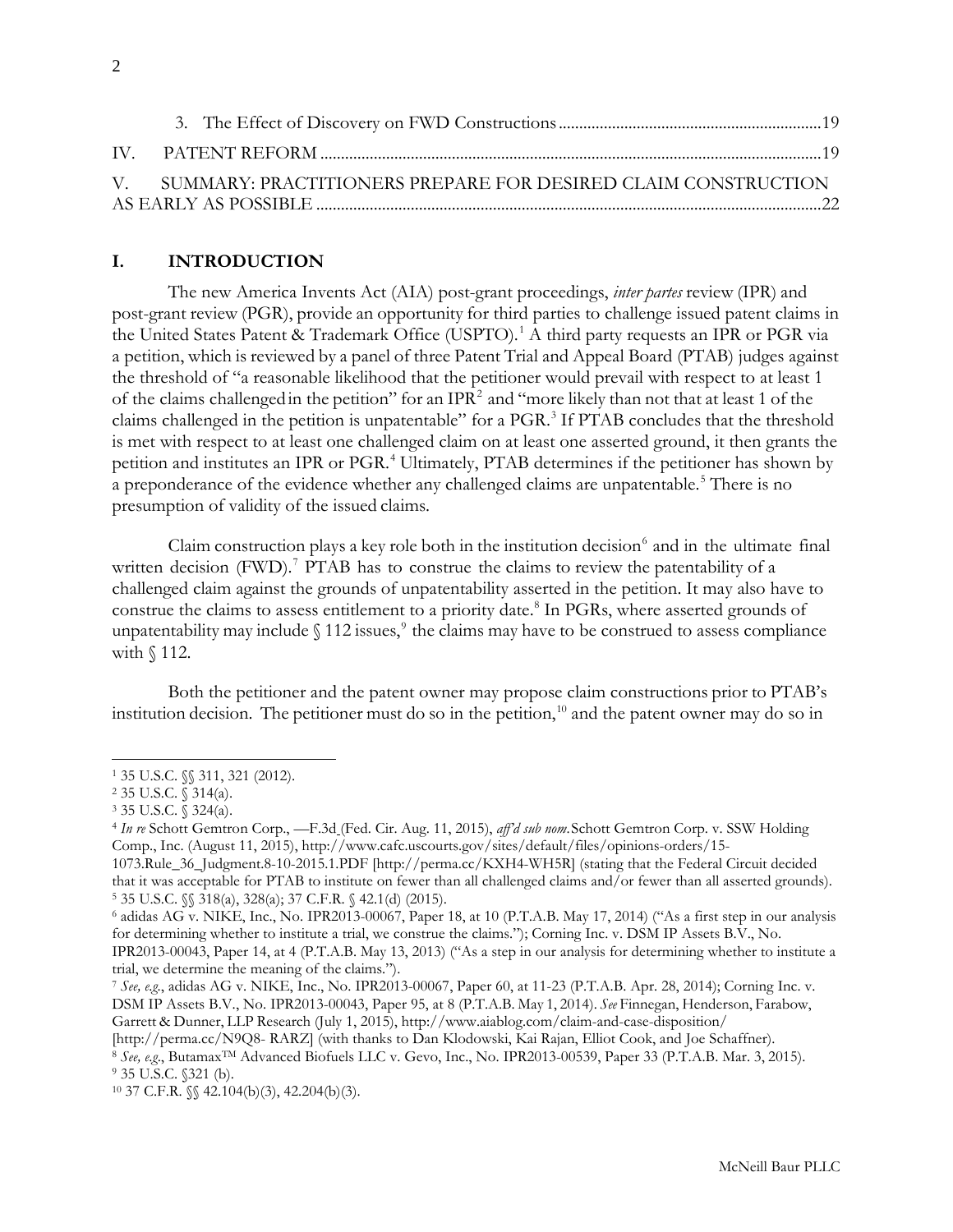the (optional) Patent Owner Preliminary Response (POPR).<sup>[11](#page-2-2)</sup>

For practitioners, therefore, the new AIA post-grant proceedings mean that PTAB is a whole new audience that must be taken into account when drafting patent applications. This article will discuss the role of claim construction in AIA post-grant proceedings, specifically analyzing PTAB's claim construction decisions in IPRs to date.<sup>[12](#page-2-3)</sup> The article concludes with suggestions for patent drafting and prosecution based on the lessons learned from PTAB claim construction decisions so far.

# <span id="page-2-0"></span>**II. CLAIM CONSTRUCTION STANDARDS USED BY PTAB**

# A. The "Broadest Reasonable Interpretation" (BRI) and Phillips<sup>[13](#page-2-4)</sup> Standards

<span id="page-2-1"></span>PTAB determines the scope of unexpired claims according to their "broadest reasonable construction in light of the specification of the patent in which it appears."[14](#page-2-5) According to the USPTO Rules Commentary, this standard is consistent with the statute, case law, and Congressional intent:

> This rule is consistent with the provisions of 35 U.S.C. 316, as amended…. This rule is also consistent with longstanding established principles of claim construction before the Office.<sup>[15](#page-2-6)</sup>

> For nearly thirty years, the United States Court of Appeals for the Federal Circuit has continued to require the Office to give patent claims their broadest reasonable construction consistent with the specification in patentability determination proceedings. . . . The "broadest reasonable interpretation" standard has been well established for nearly thirty years in the judicial precedent for construing patent claims in patentability determination proceedings before the Office.<sup>[16](#page-2-7)</sup>

> The provisions of the Leahy-Smith America Invents Act indicate that the typical standard applicable to USPTO proceedings should apply as well to these trial proceedings.<sup>[17](#page-2-8)</sup>

> The Office and courts have been applying these standards for nearly thirty years when construing patent claims. Congress recognized the ''broadest reasonable interpretation'' standard in the legislative

<span id="page-2-2"></span><sup>11</sup> 37 C.F.R. §§ 42.107, 42,207.

<span id="page-2-3"></span><sup>12</sup> As of Aug. 25, 2015, only 13 PGR petitions have been filed. Three have been instituted. Two settled prior to an institution decision.

<span id="page-2-4"></span><sup>13</sup> *Phillips v. AWH Corp*., 415 F.3d 1303 (Fed. Cir. 2005) (en banc), *cert. denied*, 126 S. Ct. 1332 (2006).

<span id="page-2-5"></span><sup>14</sup> 37 C.F.R. § 42.100(b).

<span id="page-2-6"></span><sup>15</sup> Changes to Implement Inter Partes Review Proceedings, Post-Grant Review Proceedings, and Transitional Program for Covered Business Method Patents, 77 Fed. Reg. 48,680, 48,688 (Aug. 14, 2012) (to be codified at 37 CFR Part 42); see id. at 48,690 for corresponding comment about post-grant reviews.

<span id="page-2-7"></span><sup>16</sup> 77 Fed. Reg. 48,680, 48,697 (Aug. 14, 2012).

<span id="page-2-8"></span><sup>17</sup> 77 Fed. Reg. 48,680, 48,697.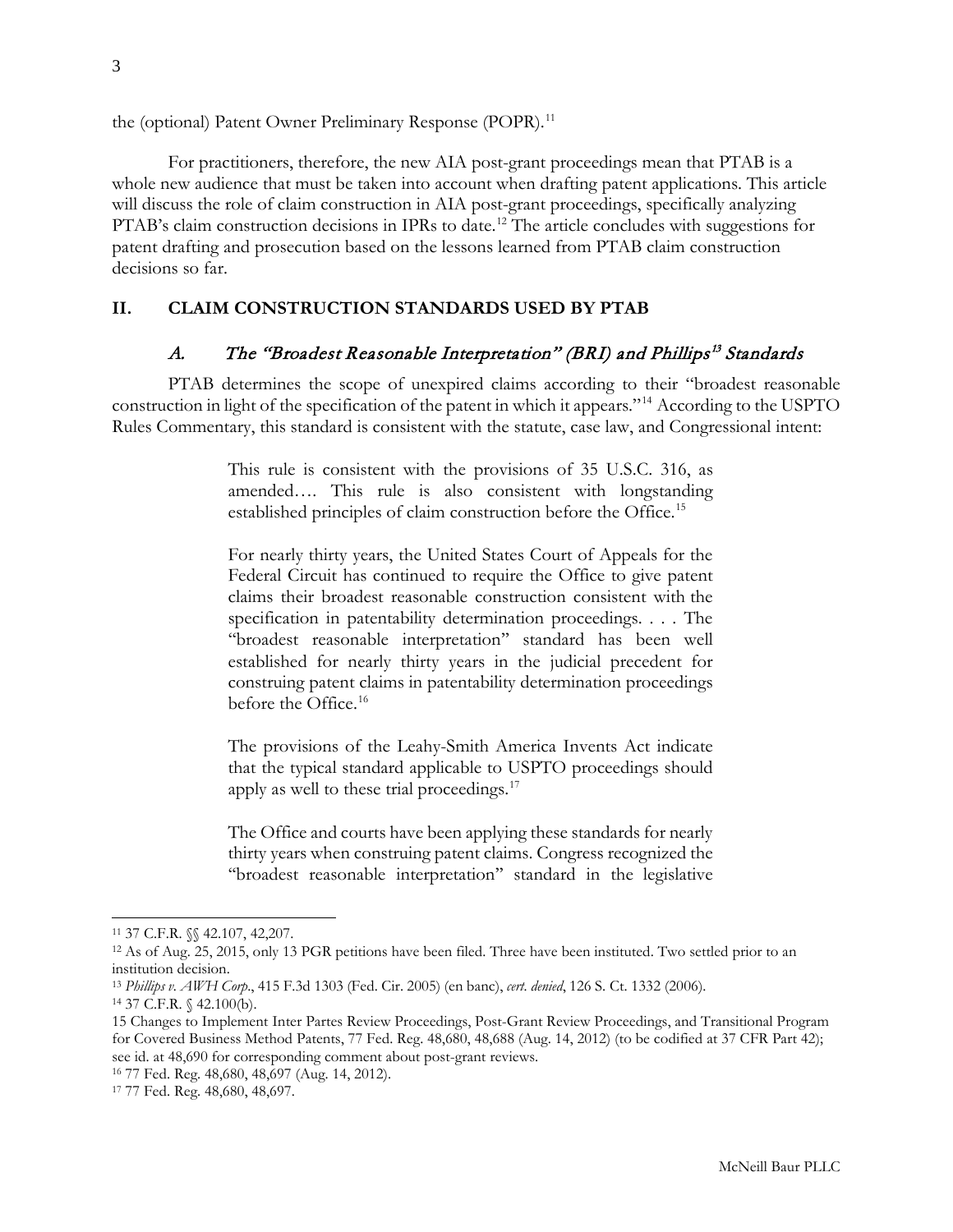history of the AIA, and did not set forth a different standard or mandate the Office to apply the district court's standard.<sup>[18](#page-3-0)</sup>

In the first appeal of a PTAB FWD, *In re Cuozzo*, 793 F.3d 1268 (Fed. Cir. 2015), the Federal Circuit explicitly discussed the appropriateness of PTAB using a BRI standard in IPRs, and approved it. Cuozzo argued that the "broadest reasonable interpretation standard is inappropriate in an adjudicatory IPR proceeding."[19](#page-3-1) The PTO argued that "the broadest reasonable interpretation is appropriately applied in the IPR context."<sup>[20](#page-3-2)</sup>

The Federal Circuit upheld PTAB's use of BRI:

This court has approved of the broadest reasonable interpretation standard in …every PTO proceeding involving unexpired patents. …There is no indication that the AIA was designed to change the claim construction standard that the PTO has applied for more than 100 years. …Congress in enacting the AIA was well aware that the broadest reasonable interpretation standard was the prevailing rule. …It can therefore be inferred that Congress impliedly adopted the existing rule of adopting the broadest reasonable construction.…We conclude that Congress implicitly adopted the broadest reasonable interpretation standard in enacting the AIA.<sup>[21](#page-3-3)</sup>

The Federal Circuit noted that regardless of the support from the past precedent, the USPTO's AIA-implementing rule requiring application of BRI [37 C.F.R. §42.100(b)] was within the USPTO's authority to make:

> The broadest reasonable interpretation standard affects both the PTO's determination of whether to institute IPR proceedings and the proceedings after institution and is within the PTO's authority under the statute…. Even if the broadest reasonable interpretation standard were not incorporated into the IPR provisions of the statute, the standard was properly adopted by PTO regulation.<sup>[22](#page-3-4)</sup>

By contrast, a district court in litigation applies the *Phillips v. AWH Corp.*[23](#page-3-5) standard, which is considered potentially narrower than BRI and should conform to the claim terms' ordinary and customary meaning<sup>24</sup>, unless the patent applicant has acted as its own lexicographer or there is

 $\overline{a}$ 

<span id="page-3-5"></span><sup>23</sup> Phillips, 415 F.3d at 1303.

<span id="page-3-0"></span><sup>18</sup> 77 Fed. Reg. 48,680, 48,698-99 48,688; *see id*. at 48, 690 for corresponding comment about post-grant reviews; *see also*  Office Patent Trial Guide, 77 Fed. Reg. 48,756, 48,764 (Aug. 14, 2012) (to be codified at 37 CFR pt. 42) ("The Office has for decades employed the broadest reasonable interpretation standard to construe claims before the Office, and it will continue to do so in IPR, PGR, and CBM proceedings for construing challenged claims as well as any amended or new claims.")

<span id="page-3-1"></span><sup>19</sup> *In re* Cuozzo, 793 F.3d 1268, 1276 (Fed. Cir. 2015).

<span id="page-3-2"></span><sup>20</sup> *Id*.

<span id="page-3-3"></span><sup>21</sup> *Id*. at 1276-1278.

<span id="page-3-4"></span><sup>22</sup> *Id*. at 1278-1279.

<span id="page-3-6"></span><sup>24</sup> International Rectifier Corp. v. IXYS Corp., 361 F.3d 1363, 1370 (Fed. Cir. 2004) (finding that the ordinary and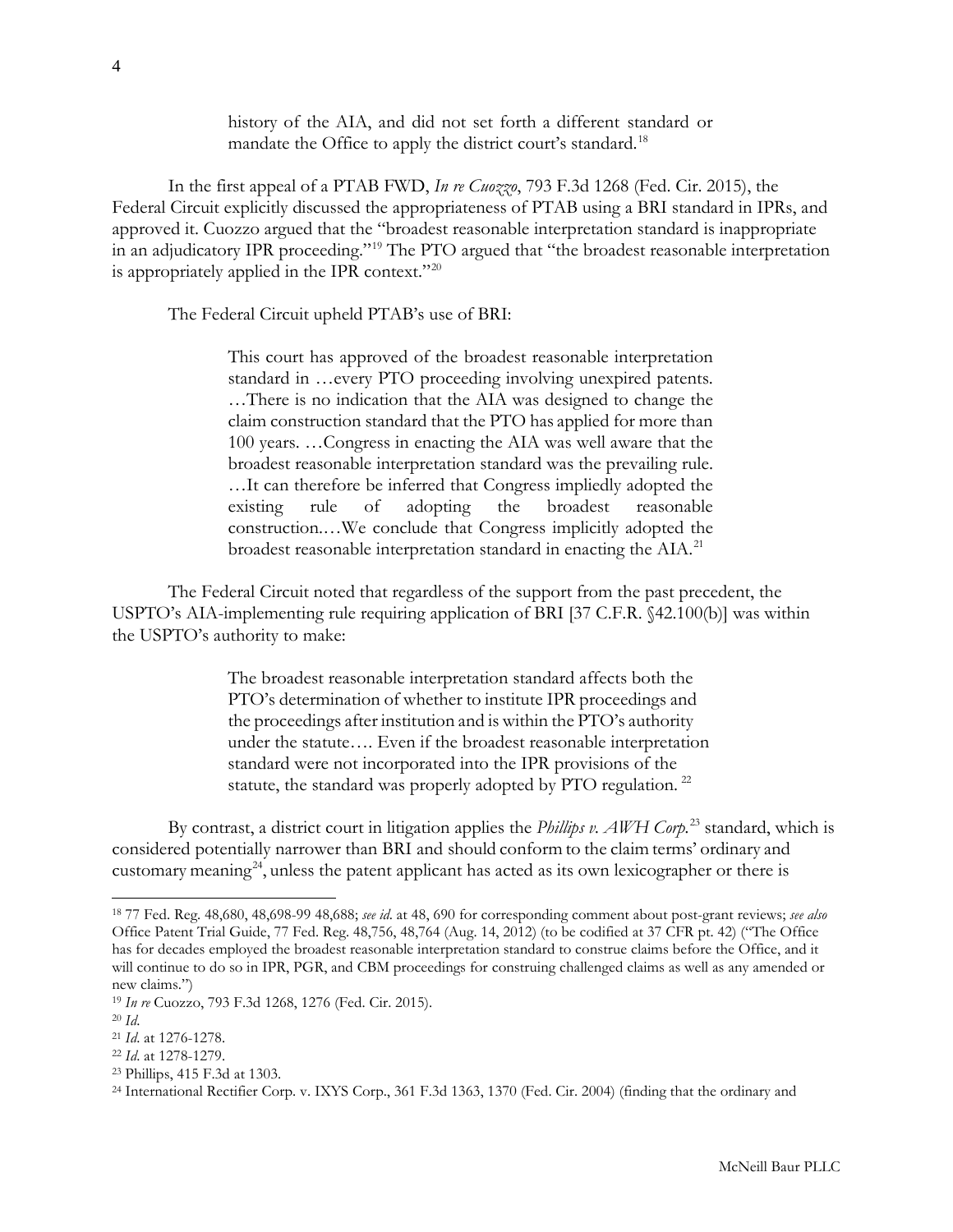"clear disavowal."[25](#page-4-0) The Federal Circuit in *Phillips* echoed its opinion in *Markman v. Westview Instruments, Inc.*,<sup>[26](#page-4-1)</sup> that the sources for determining how one of ordinary skill in the art would understand the claims are intrinsic evidence and extrinsic evidence.<sup>[27](#page-4-2)</sup> Intrinsic sources are the claims, specification, and prosecution history.[28](#page-4-3) Extrinsic evidence is everything beyond the patent and prosecution history, such as dictionaries and expert testimony. When the intrinsic evidence is unambiguous, a court should give no weight to extrinsic evidence.<sup>[29](#page-4-4)</sup>

There are three points that practitioners should realize about the difference in claim construction standards applied by PTAB and district courts. First, PTAB will not defer to a district court's claim construction, if, for example, the patent is/was involved in preceding or contemporaneous litigation.<sup>[30](#page-4-5)</sup> PTAB does not consider the district court's claim construction "dispositive given the differences in claim interpretation standards[.]"[31](#page-4-6) This is true even if a party advocated for a claim construction in litigation different from the one proposed to PTAB in an IPR.[32](#page-4-7) PTAB has, however, upon independent review, occasionally arrived at the same construction as a district court.<sup>[33](#page-4-8)</sup>

Second, if the claims at issue in an IPR have expired, PTAB will apply a *Phillips* standard of claim construction.<sup>[34](#page-4-9)</sup> The rationale for this is that BRI should not apply when the patent owner no

customary meaning of a claim term is the meaning that the term would have to a person of ordinary skill in the art in question at the time of the invention).

<span id="page-4-0"></span><sup>25</sup> *Id*. at 1370 (Fed. Cir. 2004) ("The presumption [of ordinary and customary meaning] will be overcome where the patentee, acting as his own lexicographer, has set forth a definition for the term different from its ordinary and customary meaning or where the patentee has disavowed or disclaimed scope of coverage, by using words or expressions of manifest exclusion or restriction, representing a clear disavowal of claim scope.")

<span id="page-4-1"></span><sup>26</sup> Markman v. Westview Instruments, Inc., 52 F.3d 967, 979-81 (Fed. Cir. 1995) (en banc), *aff'd*, 517 U.S. 370 (1996).

<span id="page-4-2"></span><sup>27</sup> *See also* Vitronics Corp. v. Conceptronic, Inc., 90 F.3d 1576, 1582 (Fed. Cir. 1996) ("Intrinsic evidence is the most significant source of the legally operative meaning of disputed claim language").

<span id="page-4-3"></span><sup>28</sup> Pfizer, Inc. v. Teva Pharmaceuticals USA, Inc., 429 F.3d 1364, 1373 (Fed. Cir. 2005) (quoting *Phillips*, 415 F.3d at 1313); *see also* MBO Laboratories, Inc. v. Becton, Dickinson & Co., 474 F.3d 1323, 1330 (Fed. Cir. 2007); and Ortho-McNeil Pharmaceutical, Inc. v.Caraco Pharmaceutical Laboratories, 476 F.3d 1321, 1326 (Fed. Cir. 2007) ("A person of ordinary skill in the art is deemed to have read the claim term in the context of the entire patent, including the other claims, the specification and the prosecution history.")

<span id="page-4-4"></span><sup>29</sup> Playtex Products, Inc. v. Procter & Gamble Co., 400 F.3d 901, 907 (Fed. Cir. 2005).

<span id="page-4-5"></span><sup>30</sup> Google, Inc. v. Whitserve LLC, No. IPR2013-00249, Paper 32, at 21-22 (P.T.A.B. Sept. 9, 2014).

<span id="page-4-6"></span><sup>31</sup> Chi Mei Innolux Corp.v. Semiconductor Energy Lab. Co., *Ltd.*, No. IPR2013-00028, Paper 14, at 14 (P.T.A.B. Mar. 21, 2013).

<span id="page-4-7"></span><sup>32</sup> Research In Motion Corp. v. WI-LAN USA Inc., No. IPR2013-00126, Paper 10, at 13 (P.T.A.B. Jun. 20, 2013) ("[T]he Board may itself interpret a claim term as a matter of law notwithstanding what is or is not argued by a party. . . The Board's conclusion is not subject to any restriction based on a party's contentions in another proceeding or even this proceeding.").

<span id="page-4-8"></span><sup>33</sup> SDI Techs., Inc. v. Bose Corp., No. IPR2013-00350, Paper 36, at 14-15 (P.T.A.B. Nov. 7, 2014) ("We recognize the differences in the claim construction framework employed by district courts, but nevertheless are persuaded that the district court's construction is the broadest reasonable interpretation."); McClinton Energy Grp., LLC v. Magnum Oil Tools Int'l, Ltd., No. IPR2013-00231, Paper 31, at 10 (P.T.A.B. Sept. 21, 2014); Purdue Pharma L.P. v. Depomed, Inc., No. IPR2014-00377, Paper 9, at 7 (P.T.A.B. Jul. 10, 2014); Innolux Corp. v. Semiconductor Energy Lab. Co., Ltd., No. IPR2013-00064, Paper 11, at 10-11 (P.T.A.B. Apr. 30, 2013).

<span id="page-4-9"></span><sup>34</sup> Cisco Sys., Inc. v. AIP Acquisition, LLC, No. IPR2014-00247, Paper 17, at 3 (P.T.A.B. Jun. 26, 2014); Innolux, No. IPR2013-00064, Paper 11, at 10 (P.T.A.B. Apr. 30, 2013). *See also*, Amendments to the Rules of Practice for Trials Before the Patent Trial and Appeal Board, 80 Fed. Reg. 50,720 (Aug. 20, 2015) (in the Proposed Rules announced by the USPTO on Aug. 20, 2015, a change to Rule § 42.100(b) would codify that BRI applies to any claim that will not expire before an FWD: "(b) A claim in an unexpired patent that will not expire before a final written decision is issued shall be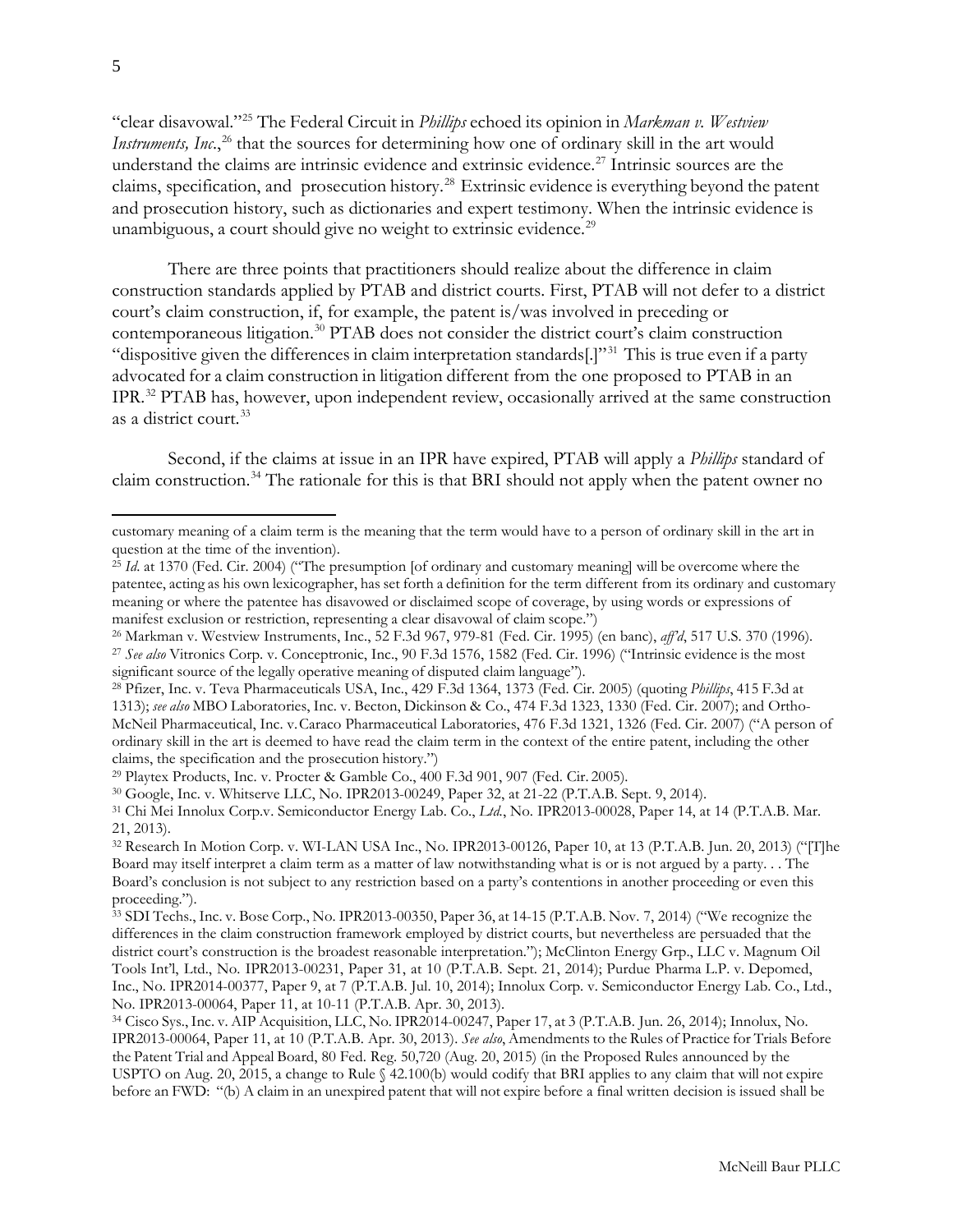longer has an opportunity to amend the claims.<sup>[35](#page-5-1)</sup> If the claims will expire between institution and a final written decision, PTAB suggests the parties "address the differences, if any, between the broadest reasonable construction and the construction applied by a district court so that we can address them when we render a final written decision."[36](#page-5-2) PTAB has also noted that even if it is applying the *Phillips* standard, the other aspects of district court claim construction do not apply: "there still would be no presumption of validity in this proceeding and Petitioner's burden of proof is still by a preponderance of the evidence. Also, we will not be applying a rule of construction with an aim to preserve the validity of claims."[37](#page-5-3)

Finally, unlike district courts, PTAB so far has been relatively open to extrinsic evidence in claim construction in IPRs, including dictionaries, expert testimony, and technical standards.<sup>[38](#page-5-4)</sup>

## B. Impact of Teva

<span id="page-5-0"></span>In *Teva Pharms. USA, Inc. v. Sandoz Inc.*, 135 S. Ct. 831 (2015), the Supreme Court granted certiorari to consider the standard of review for claim construction on appeal.<sup>[39](#page-5-5)</sup> The Supreme Court held that when the Federal Circuit reviews a district court's subsidiary factual determinations made in the course of claim construction, it must apply a "clear error" standard of review. For evidence intrinsic to the patent (the patent claims, specification, and prosecution history), however, this is solely a determination of law and will be reviewed on appeal *de novo*.

The Federal Circuit in *Cuozzo* indicated that *Teva* applied to PTAB claim construction decisions:

> We review the Board's claim construction according to the Supreme Court's decision in Teva Pharmaceuticals U.S.A., Inc. v. Sandoz, Inc., \_\_U.S. \_\_, 135 S.Ct. 831, 841, \_\_ L.Ed.2d \_\_ (2015). We review underlying factual determinations concerning extrinsic evidence for substantial evidence and the ultimate construction of the claim de novo . . . . Because there is no issue here as to extrinsic evidence, we

review the claim construction de novo.<sup>[40](#page-5-6)40</sup>

However, in *Oracle v. Google*, 606 Fed. Appx. 990 (Fed. Cir. March 20, 2015) (non-precedential), the Federal Circuit panel indicated that whether *Teva* applied to PTAB claim construction decisions remained an open question:

> …the Supreme Court decided Teva Pharms. USA, Inc. v. Sandoz, Inc., 135 S.Ct. 831 (Jan. 20, 2015), which changed our standard of review of a district court's factual determinations in construing a

given its broadest reasonable construction in light of the specification of the patent in which it appears.") <sup>35</sup> *In re* Yamamoto, 740 F.2d 1569, 1572 (Fed Cir. 1984)

<span id="page-5-2"></span><span id="page-5-1"></span><sup>36</sup> Samsung Elecs. Co., Ltd. v. Straight Path IP Grp., Inc., No. IPR2014-01366, Paper 12, at 6 (P.T.A.B. Mar. 6, 2015).

<span id="page-5-3"></span><sup>37</sup> Cisco Sys., Inc. v. AIP Acquisition, LLC, No. IPR2014-00247, Paper 17, at 3-4 (P.T.A.B. Jun. 26, 2014); W. L. Gore & Assocs, Inc. v. Lifeport Scis. LLC, No. IPR2014- 01320, Paper 7, at 8 (P.T.A.B. Feb. 25, 2015).

<span id="page-5-4"></span><sup>38</sup> St. Jude Med., Cardiology Div., Inc. v. Bd. of Regents of the Univ. of Mich., No. IPR2013-00041, Paper 12, at 5-7 (P.T.A.B. May 2, 2013); adidas AG v. NIKE, Inc., No. IPR2013-00067, Paper 18, at 12, 14 (P.T.A.B. May 17, 2014). <sup>39</sup> Teva Pharms. USA, Inc. v. Sandoz Inc., 135 S. Ct. 831, 836 (2015).

<span id="page-5-6"></span><span id="page-5-5"></span><sup>40</sup> *In re* Cuozzo, 793 F.3d at 1279 (Fed. Cir. 2015).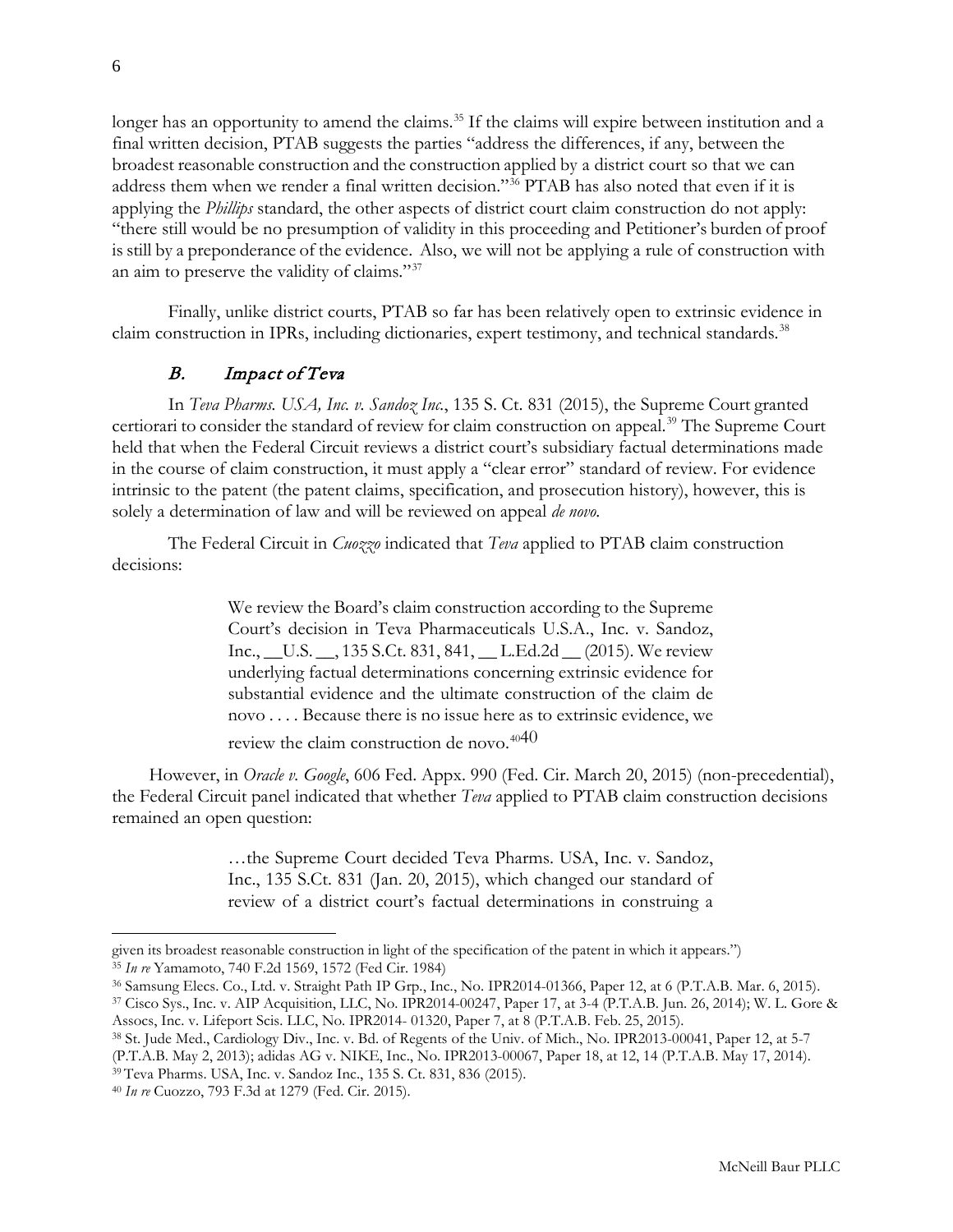claim. Because the Board did not base its construction in this case on any findings of fact, and instead only considered intrinsic evidence, *we need not consider whether Teva also changes our standard of review on appeals from the Board*. (*emphasis added*) [41](#page-6-1)

In *Microsoft Corp. v. Proxyconn, Inc*., 789 F.3d 1292 (Fed. Cir. 2015), the Federal Circuit opinion authored by Judge Prost reiterated the position set forth in *Cuozzo* that PTAB claim construction decisions are reviewed under the Teva standard:

> As a general matter, we review the Board's conclusions of law de novo and its findings of fact for substantial evidence. See In re Gartside, 203 F.3d 1305, 1316 (Fed.Cir.2000). In Teva Pharmaceuticals U.S.A., Inc. v. Sandoz, Inc., \_\_U.S. \_\_, 135 S.Ct. 831, \_\_ L.Ed.2d \_\_ (2015),the Supreme Court clarified the standards of review for claim construction. Pursuant to Teva's framework and our review of Board determinations, we review the Board's ultimate claim constructions de novo and its underlying factual determinations involving extrinsic evidence for substantial evidence. See Teva, 135 S.Ct. at 841-42. In this case, because the intrinsic record fully determines the proper construction, we review the Board's claim constructions de novo. Teva, 135 S.Ct. at 840-42. To the extent the Board considered extrinsic evidence when construing the claims, we need not consider the Board's findings on that evidence because the intrinsic record is clear. See Phillips v. AWH Corp., 415 F.3d 1303, 1318 (Fed.Cir.2005) (en banc).<sup>[42](#page-6-2)</sup>

#### <span id="page-6-0"></span>**III. WHEN IS CLAIM CONSTRUCTION ADDRESSED DURING IPR?**

Claim construction plays a role throughout an IPR proceeding, from the filing of the petition until PTAB renders its FWD. In the petition, a petitioner may propose claim constructions favorable to securing institution and cancelation of the challenged claims. In the Patent Owner Preliminary Response (POPR), the Patent Owner may dispute Petitioner's proposed constructions and/or make its own proposed claim constructions, hoping to avoid the asserted prior art and persuade PTAB to deny the petition as a threshold matter.

In deciding whether to institute, PTAB considers both parties' proposed constructions, but ultimately does not have to adopt either and may construe claims independently.<sup>[43](#page-6-3)</sup> If PTAB grants the IPR petition, the trial will proceed based upon PTAB's construction adopted in the institution decision. The Patent Owner may challenge PTAB's institution decision constructions in its Patent Owner Response (POR) and in the oral hearing (if there is one). Likewise, Petitioner may raise claim

<span id="page-6-1"></span><sup>41</sup> Oracle Am., Inc. v. Google, Inc., 606 F. App'x 990, 993 n.1 (Fed. Cir. 2015).

<span id="page-6-2"></span><sup>42</sup> Microsoft Corp. v. Proxyconn, Inc., 789 F.3d 1292, 1297 (Fed. Cir. 2015).

<span id="page-6-3"></span><sup>43</sup> Research In Motion Corp. v. WI-LAN USA Inc., No. IPR2013-00126, Paper 10, at 13 (P.T.A.B. Jun. 20, 2013) ("[T]he Board may itself interpret a *Research In Motion Corp. v. WI- LAN USA Inc.,* No. IPR2013 claim term as a matter of law notwithstanding what is or is not argued by a party.").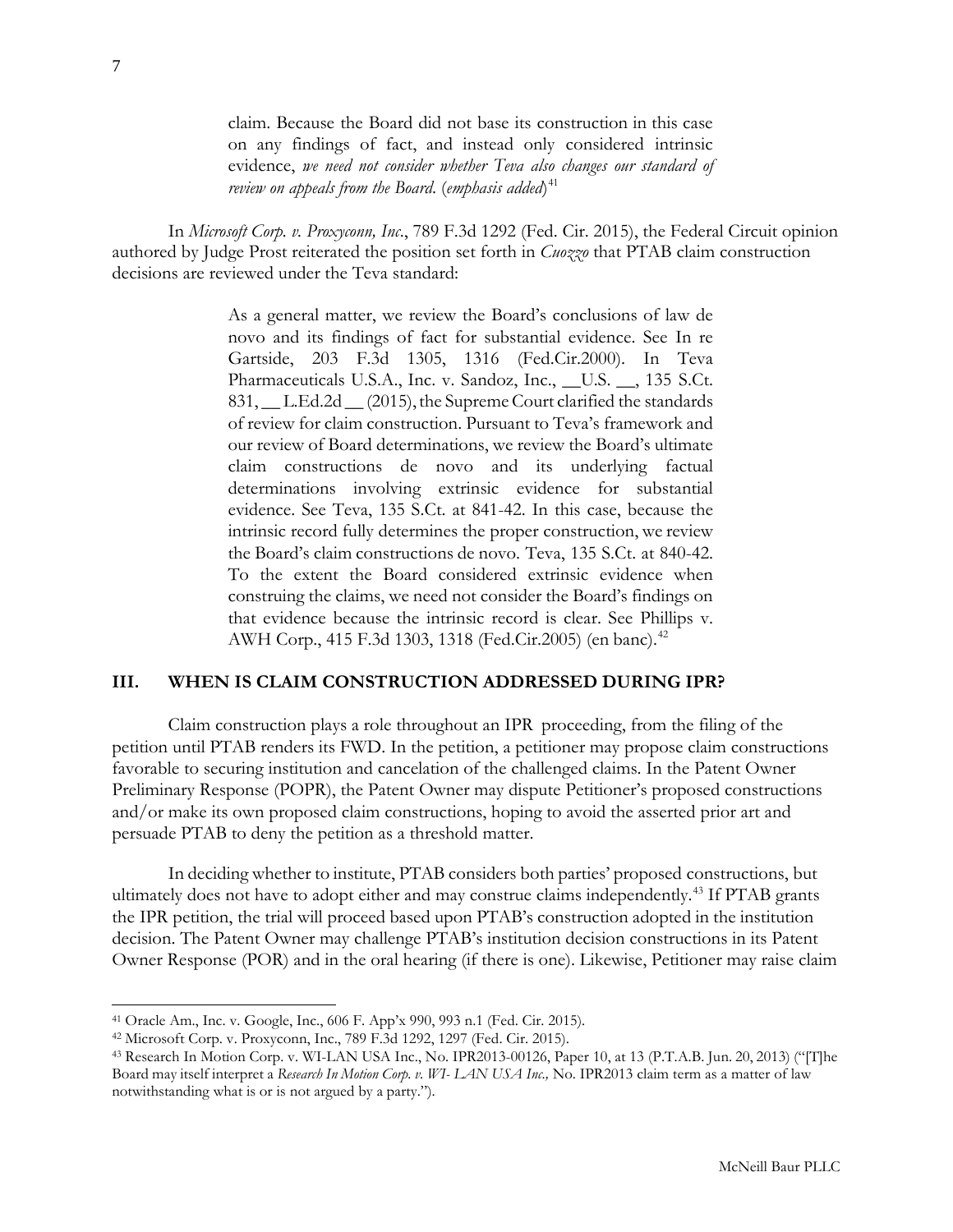constructions in its Reply to Patent Owner's Response and in the oral hearing (if there is one). Finally, in the FWD, PTAB adopts final claim constructions which may or may not be the same as in the institution decision.<sup>[44](#page-7-1)</sup>

### A. Petition

<span id="page-7-0"></span>The rules require an IPR petition to explain "[h]ow the challenged claim is to be construed," as well as "[h]ow the construed claim is unpatentable."<sup>[45](#page-7-2)</sup> Thus, nearly all petitions address claim construction, at least superficially.[46](#page-7-3) While not all claim terms require construction, the "failure to offer a construction of a term critical to understanding the scope of [challenged] claims" will likely doom a petition or the affected asserted ground.<sup>[47](#page-7-4)</sup> Even if a petitioner proposes that a claim term be given its plain and customary meaning, PTAB may deny the petition or asserted ground if Petitioner does not adequately explain or cite sufficient evidence showing why that construction is appropriate.[48](#page-7-5) The broad "plain meaning" approach with a proposed construction of an important term must be balanced against the risk that PTAB will consider the proposed construction broader than the claim's proper scope.<sup>[49](#page-7-6)</sup>

For claims containing means-plus-function limitations, there is an added requirement that "the construction of the claim must identify the specific portions of the specification that describe the structure, material, or acts corresponding to each claimed function."[50](#page-7-7) This requirement parallels the corresponding statutory provision for construing means-plus-function limitations.<sup>[51](#page-7-8)</sup> According to PTAB, the burden of construing means-plus- function limitations lies with Petitioner as part of showing that the challenged claims are unpatentable.<sup>[52](#page-7-9)</sup> PTAB will deny a petition rather than take up this burden and "speculate on the specific disclosure" that corresponds to the means-plus-function limitations.<sup>[53](#page-7-10)</sup>

PTAB has taken a strict approach to means-plus-function claims, denying petitions when Petitioner has provided no analysis or provided a partial or incomplete analysis. For example, in *Panel Claw, Inc. v. SunPower Corp.*, No. IPR2014-00388, Petitioner proposed only constructions of two

<span id="page-7-1"></span><sup>44</sup> See, e.g., Facebook, Inc. v. Rembrandt Soc. Media, LP, IPR2014-00415, Paper 33, at 8 (P.T.A.B. Jun. 22, 2015) ("Having reviewed the parties' arguments and evidence, we are persuaded that our initial construction of "privacy level information" is incorrect."); see also Biomarin Pharm. Inc. v. Duke University, No. IPR2013-00535, Paper 86, at 7 (P.T.A.B. Feb. 23, 2015) ("In our Decision to Institute, we interpreted this phrase to refer to administering an immunosuppressant before the first administration of any hGAA within a particular administration interval. . . After considering the entire record before us now, the Specification of the '712 patent, and Patent Owner's contentions in its Response, we reevaluate that claim construction.").

<span id="page-7-2"></span><sup>45</sup> 37 C.F.R. § 42.104(b)(3)-(4) (2012).

<span id="page-7-3"></span><sup>46</sup> *See, e.g.*, Zetec, Inc. v. Westinghouse Elec. Co., LLC, No. IPR2014-00384, Paper 10, at 6-7 (P.T.A.B. Jan. 28, 2014); Office Patent Trial Practice Guide, 77 Fed. Reg. 48,756, 48,764 (Aug. 14, 2012) ("[I]t it may be sufficient for a party to provide a simple statement that the claim terms are to be given their broadest reasonable interpretation, as understood by one of ordinary skill in the art and consistent with the disclosure.").

<span id="page-7-4"></span><sup>47</sup> Jiawei Tech. Ltd. v. Simon Nicholas Richmond, No. IPR2014-00937, Paper 22, at 7-8 (P.T.A.B. Dec. 16, 2014); Jiawei Tech. Ltd. v. Simon Nicholas Richmond, No. IPR2014- 00938, Paper 20, at 16-17.

<span id="page-7-5"></span><sup>48</sup> Jiawei Tech. Ltd. v. Simon Nicholas Richmond, No. IPR2014-00384, Paper 10, at 6-7 (P.T.A.B. Jul. 23, 2014).

<span id="page-7-6"></span><sup>49</sup> *See* Bear Archery, Inc. v. AMS, LLC, No. IPR2014-00700, Paper 9, at 6-7 (P.T.A.B. Aug. 15, 2014).

<span id="page-7-7"></span><sup>50</sup> 37 C.F.R. § 42.104(b)(3) (2012).

<span id="page-7-8"></span><sup>51</sup> 35 U.S.C. § 112(f).

<span id="page-7-9"></span><sup>52</sup> AToptech, Inc. v. Synopsys, Inc., No. IPR2014-01160, Paper 9, at 9 (P.T.A.B. Jan. 21, 2013).

<span id="page-7-10"></span><sup>53</sup> AToptech, Inc. v. Synopsys, Inc., No. IPR2014-01160, Paper 9, at 17 (P.T.A.B. Jan. 21, 2013); *see also* Ericsson Inc. v. Intellectual Ventures I LLC, No. IPR2014-01331, Paper 9, at 6-7 (P.T.A.B. Feb. 24, 2015).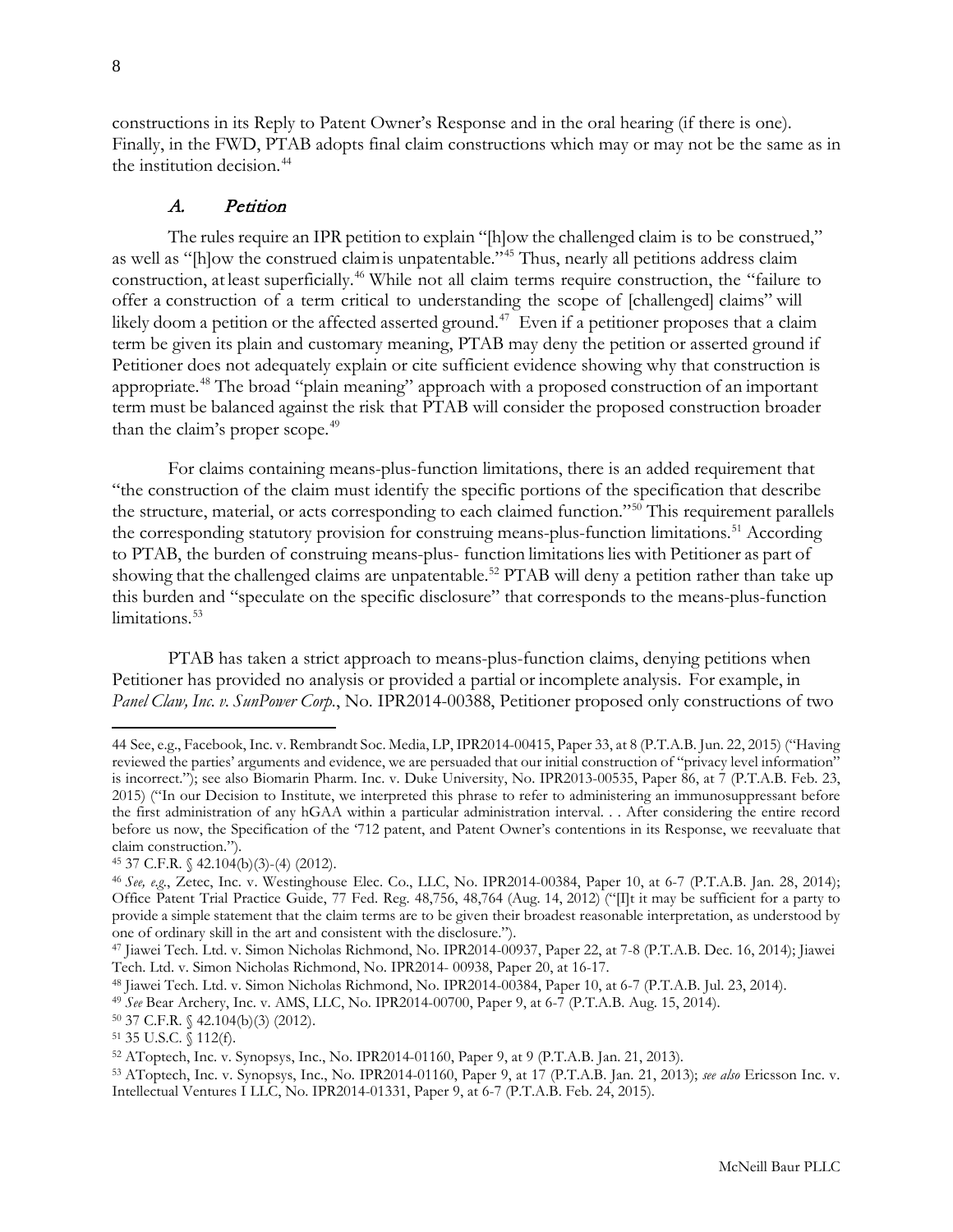means-plus-function terms.<sup>[54](#page-8-1)</sup> According to the panel, this "purely functional construction" was insufficient because "[35 U.S.C. 112,  $6^{\text{th}}$  para.] requires a narrower construction . . . covering the corresponding structure, material, or acts described in the specification and equivalents thereof."[55](#page-8-2) Thus, in the petition, petitioners should have proposed claim constructions of any means-plusfunction limitations in the challenged claims, providing a complete analysis that addresses both the functional aspects and the "corresponding structure, material, or acts described in the specification and equivalents thereof." In the context of means-plus-function claims, therefore, § 112 arises, even though  $\%$  112 is not a basis for unpatentability in an IPR.<sup>[56](#page-8-3)</sup>

In order to properly propose a construction of a means-plus-function claim, petitioners need to first correctly identify the claims as such. In *Pride Solutions, LLC v. NOT DEAD YET Mfg., Inc.*, No. IPR2013-00627,<sup>57</sup> Petitioner did not treat the claims as means-plus-function claims in their proposed claim constructions, which meant it did not provide any evidence of how the prior art references should be applied to a means-plus-function claim, and the petition was denied.

# B. Patent Owner's Preliminary Response

<span id="page-8-0"></span>The POPR is optional for the Patent Owner. If filed, it is due within three months of the filing date accorded the petition, "setting forth the reasons why no *inter partes* review should be instituted."[58](#page-8-5) The POPR allows the Patent Owner an opportunity to tell PTAB why it should not grant the petition. Patent Owners typically use the POPR to raise potentially dispositive threshold issues, such as time bars, real party-in-interest/privity issues, or defects in the petition. The POPR also provides an opportunity for the Patent Owner to attack the Petitioner's proposed claim constructions and/or provide its own proposed claim constructions.

Some Patent Owners choose not to file a POPR for strategic reasons, such as to allow institution and potentially gain estoppel against the petitioner or related parties,<sup>[59](#page-8-6)</sup> to buy additional time to develop positions, to conserve costs and resources, or to retain the element of surprise for the post-institution phase. Given high institution and claim cancelation rates to date, however, the risk of not addressing claim construction in the POPR is very high.

If the Patent Owner does not address claim construction or dispute Petitioner's proposed

<span id="page-8-5"></span><sup>58</sup> 37 C.F.R. § 42.107 (2014).

<span id="page-8-1"></span><sup>54</sup> Panel Claw, Inc. v. SunPower Corp., No. IPR2014-00388, Paper 14, at 6-7 (P.T.A.B. Aug. 4, 2014).

<span id="page-8-2"></span><sup>55</sup> Panel Claw, Inc. v. SunPower Corp., No. IPR2014-00388, Paper 14, at 7 (P.T.A.B. Aug. 4, 2014).

<span id="page-8-3"></span><sup>56</sup> *See, e.g.,* Space Exploration Technologies Corp. v. Blue Origin LLC, No. IPR2014- 01378, Paper 6 at 8 (P.T.A.B. March 3, 2015); Ericsson Inc. v. Intellectual Ventures II LLC, No. IPR2014-01170, Paper 9 at 7-8 (P.T.A.B. Feb. 17, 2015); Research In Motion Corp. v. Multimedia Ideas LLC, No. IPR2013-00036, Paper 65 at 9 (P.T.A.B. March 7, 2014) and Panel Claw, Inc. v. SunPower Corp., No. IPR2014-00388, Paper 14 at 7 (P.T.A.B. Aug. 4, 2014) (stating that although § 112 is not a ground of unpatentability that can be asserted in an IPR, PTAB denied petitions/terminated proceedings where PTAB considered the claims indefinite and therefore not amenable to construction Without a claim construction, PTAB could not determine whether the claims were unpatentable on the asserted grounds. So far, these cases have involved means-plus-function claims.)

<span id="page-8-4"></span><sup>57</sup> Pride Solutions, LLC v. NOT DEAD YET Mfg., Inc., No. IPR2013-00627, Paper 14 at 6, 11 (P.T.A.B. Mar. 17, 2014).

<span id="page-8-6"></span><sup>59</sup> 35 U.S.C. § 315(e)(1) (2006) (find that if eventually there is a final written decision, petitioner "may not request or maintain a proceeding before the Office with respect to that claim on any ground that the petitioner raised or reasonably could have raised during that *inter partes* review."); 35 U.S.C. § 315(e)(2) (2006) (the estoppel applies to district court and ITC litigation).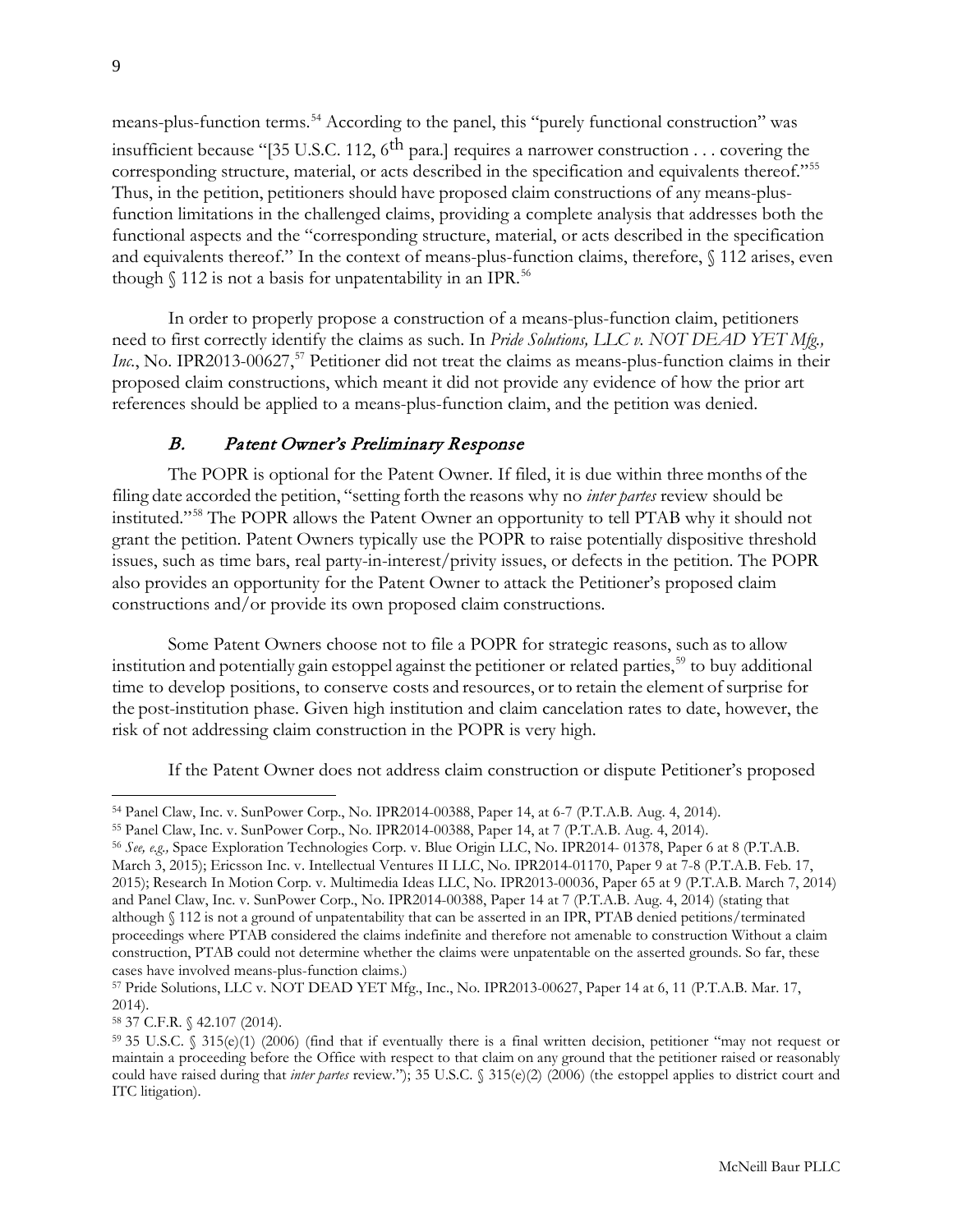constructions in its POPR, PTAB may simply adopt Petitioner's proposed constructions, as long as the constructions "do not appear unreasonable at this [preliminary] stage of the proceeding."[60](#page-9-2) If this happens, and trial is instituted based on the Petitioner's proposed constructions, not only is Patent Owner faced with an instituted trial, but now possibly has to disabuse PTAB of Petitioner's unfavorable constructions crafted to achieve cancelation of the claims. This can be quite an uphill battle, as PTAB to date has usually retained its institution constructions through trial and in the Final Written Decision.

It is also possible for PTAB to independently construe the claims in an unfavorable way to Patent Owner. This is possible whether or not the Patent Owner proposes claim constructions in the POPR, but not proposing claim constructions means PTAB does not have the benefit of Patent Owner's arguments supporting its proposed claim constructions.

If the Patent Owner files a POPR, it has the opportunity to deploy an offensive claim construction weapon. A Petitioner may overlook or avoid construing a problematic claim term, leaving an opening for the Patent Owner to propose a construction for the key term that avoids the prior art. For example, in *BioDelivery Scis. Int'l, Inc. v. MonoSol Rx, LLC*, No. IPR2014- 00794, the challenged claims recited the phrase "polymer matrix during film casting is a shear-thinning pseudoplastic fluid when exposed to shear rates of  $10{\text -}10^5\,\text{sec}^1$ ,  $\text{``}^6\text{''}$  Petitioner proposed no construction for the term, but the Patent Owner in the POPR did.<sup>[62](#page-9-4)</sup> PTAB adopted Patent Owner's proposed construction that the claimed polymer matrix must exhibit the claimed property throughout the entire range of  $10{\text -}10^5\,\text{sec}^1$ , found that Petitioner did not identify any prior art disclosure that satisfied this requirement, and denied the petition for failing to demonstrate a reasonable likelihood of prevailing.<sup>[63](#page-9-5)</sup>

# <span id="page-9-0"></span>C. Institution Decision

# 1. Claim Construction is an Essential Step in Determining Whether to Institute Trial

<span id="page-9-1"></span>Claim construction has been an essential step in determining whether to institute an IPR.<sup>[64](#page-9-6)</sup> In its institution decision, PTAB construes the meaning of claim terms it considers necessary to its detailed analysis of whether there is a reasonable likelihood that at least one of the challenged claims is unpatentable. Decisions to institute take into consideration Petitioner's proposed constructions, any attacks or proposed claim constructions made by the Patent Owner in the POPR, or any additional constructions proposed by Patent Owner. PTAB may also construe claim terms not addressed by either party.

<span id="page-9-2"></span> $\overline{a}$ <sup>60</sup> *See also* ButamaxTM Advanced Biofuels LLC v. Gevo, Inc., No. IPR2013-00539, Paper 9 at 8-12 (P.T.A.B. Mar. 4, 2014) (largely adopting Petitioner's proposed constructions where Patent Owner did not file a POPR).

<span id="page-9-3"></span><sup>61</sup> BioDelivery Scis. Int'l, Inc. v. MonoSol Rx, LLC, No. IPR2014-00794, Paper 7, at 5 (P.T.A.B. Nov. 5, 2014).

<span id="page-9-4"></span><sup>62</sup> BioDelivery Scis. Int'l, Inc. v. MonoSol Rx, LLC, No. IPR2014-00794, Paper 7, at 5- 6 (P.T.A.B. Nov. 5, 2014).

<span id="page-9-5"></span><sup>63</sup> BioDelivery Scis. Int'l, Inc. v. MonoSol Rx, LLC, No. IPR2014-00794, Paper 7, at 5- 6 (P.T.A.B. Nov. 5, 2014).

<span id="page-9-6"></span><sup>64</sup> Corning Inc. v. DSM IP Assets B.V., No. IPR2013-00043, Paper 14, at 4 (P.T.A.B. May 13, 2013).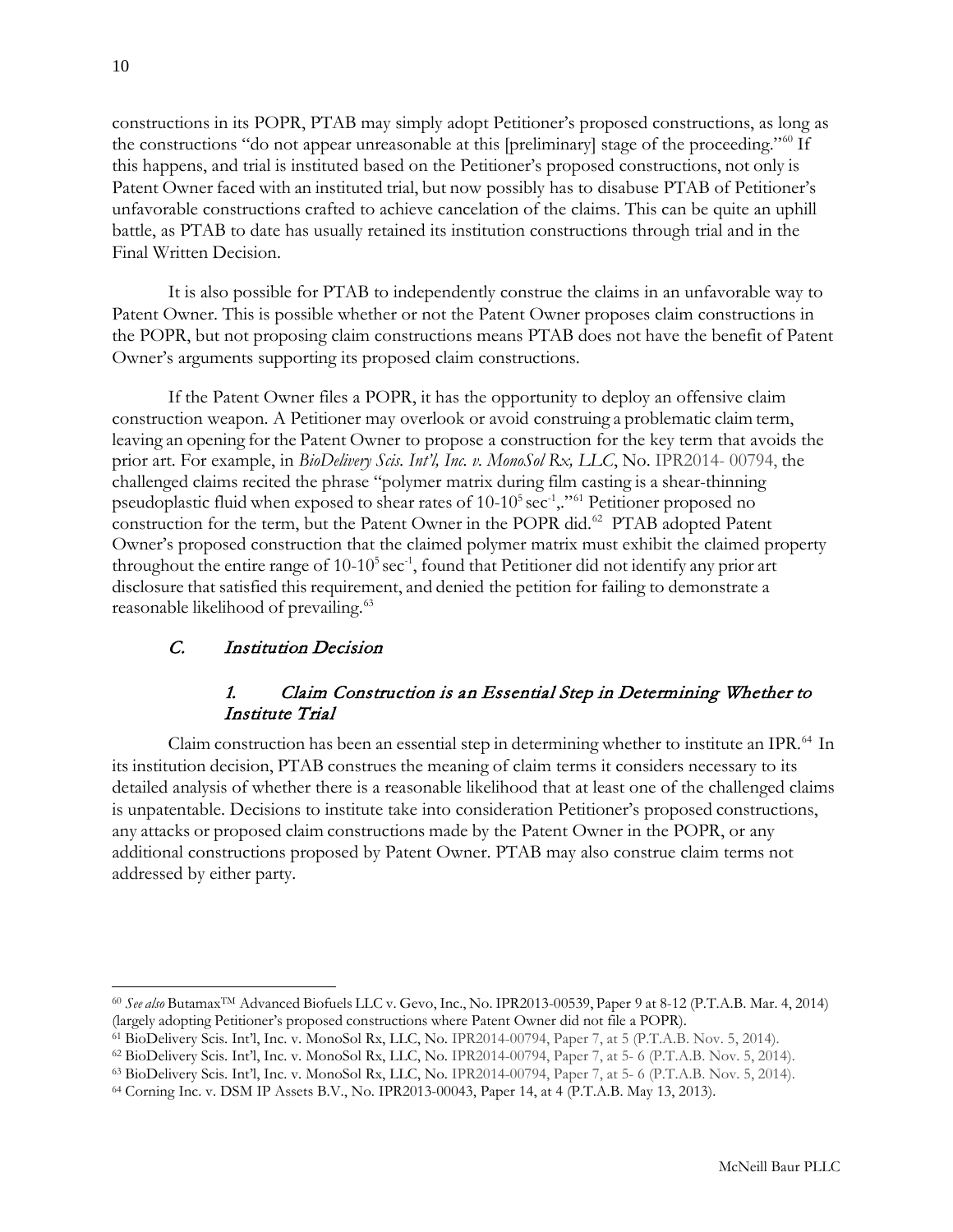# 2. Claim Construction May Serve as a Basis for Denial of Petition

<span id="page-10-0"></span>PTAB has denied institution of IPR based on claim construction. In *Stryker Corp. v. Karl Storz Endoscopy-America, Inc.*, PTAB concluded that "under a broadest reasonable construction in light of the Specification, the recited term 'camera head' means an endoscopic video camera, which is a video camera that includes or is adapted to be connected to an endoscope."[65](#page-10-1) Turning to the asserted references, PTAB found that the claim limitation, as construed, was not present in one of the references.<sup>[66](#page-10-2)</sup> Furthermore, although another reference was found to disclose the limitation, PTAB held that Petitioner did not provide any reason to combine the references, and denied the petition.<sup>[67](#page-10-3)</sup>

In *Lenroc Co. v. Enviro Tech. Chemical Services, Inc*., No. IPR2014- 00382, for example, PTAB denied institution based on claim constructionof the claim term "wetcake."[68](#page-10-4) Petitioner proposed to construe the phrase "cyanuric acid wetcake" as "a composition comprising cyanuric acid and water, where the amount of water in the composition is about 20-40%% by weight." Patent Owner argued Petitioner's proposed construction fails to acknowledge that a wetcake is a wet solid, which is physically different from a dry solid. After reviewing the patent specification and prior art cited during the prosecution history, PTAB agreed with the Patent Owner, noting that they found the Petitioner's expert's testimony "is at odds with the intrinsic evidence."<sup>[69](#page-10-5)</sup>

In *Toshiba Corporation v. Optical Devices, LLC*, No. IPR2014-01440, PTAB denied institution, adopting the meanings of certain claim terms as construed by a panel in a previous IPR proceeding (No. IPR2014-00302) for the same patent.<sup>[70](#page-10-6)</sup> Based on these constructions, PTAB found that Petitioner had not established a reasonable likelihood of prevailing in showing unpatentability of any of the challenged claims.<sup>[71](#page-10-7)</sup> In the previous case, No. IPR2014-00302, the Petitioner did not propose specific constructions for any of the terms in the challenged claims, and PTAB adopted the Patent Owner's proposed constructions.<sup>[72](#page-10-8)</sup> Thus, the parties' strategies and PTAB's rationale for claim construction in one proceeding may impact other related PTAB proceedings.

<span id="page-10-2"></span><span id="page-10-1"></span> $\overline{a}$ <sup>65</sup> Stryker Corp. v. Karl Storz Endoscopy-America, Inc., No. IPR2015-00673, Paper 9, at 9 (P.T.A.B. Aug. 3, 2015). <sup>66</sup> Stryker Corp. v. Karl Storz Endoscopy-America, Inc., No. IPR2015-00673, Paper 9, at 10 (P.T.A.B. Aug. 3, 2015) ("Petitioner does not direct us to any disclosure in Eto that describes the camera 1 or the transmitting/ receiving apparatus 150 as an endoscopic video camera.").

<span id="page-10-3"></span><sup>67</sup> Stryker Corp. v. Karl Storz Endoscopy-America, Inc., No. IPR2015-00673, Paper 9, at 11 (P.T.A.B. Aug. 3, 2015) ("Petitioner does not provide any rationale for combining Eto and Okada to obtain the recited camera head (i.e., an endoscopic video camera) . . . [a]ccordingly, we are not persuaded that Petitioner has provided adequately articulated reasoning with some rational underpinning to support the legal conclusion of obviousness.)

<span id="page-10-5"></span><span id="page-10-4"></span><sup>68</sup> Lenroc Co. v. Enviro Tech. Chemical Services, Inc., No. IPR2014-00382, Paper 12, at 6-7, 16 (P.T.A.B. Jul. 24, 2014). <sup>69</sup> Lenroc Co. v. Enviro Tech. Chemical Services, Inc., No. IPR2014-00382, Paper 12, at 12 (P.T.A.B. Jul. 24, 2014), *see also* AVX Corp. v. Greatbatch, Inc., IPR2015-00710, Paper 9 at 6, 20-22 (P.T.A.B. Aug. 12, 2015) (finding that where PTAB independently construed the claim limitation, "laminar delamination gap" and, under PTAB's construction, the asserted prior art did not contain the claim limitation, and the petition was denied).

<span id="page-10-6"></span><sup>70</sup> Toshiba Corp. v. Optical Devices, LLC, IPR2014-01440, Paper 7, at 7 (P.T.A.B. Mar. 10, 2015) ("The panel that denied institution in the IPR2014-00302 . . . ("the 302 panel") construed this term . . . The parties agree that the term "focal plane" should be construed here, as it was construed by the 302 panel . . We are persuaded that, for purposes of this decision, the 302 panel's construction is the broadest reasonable construction consistent with the ordinary and customary meaning of the term and with the Specification of the '913 patent and adopt it.").

<span id="page-10-7"></span><sup>71</sup> Toshiba Corp. v. Optical Devices, LLC, IPR2014-01440, Paper 7, at 16 (P.T.A.B. Mar. 10, 2015).

<span id="page-10-8"></span><sup>72</sup> Panasonic Corp. v. Optical Devices, LLC, IPR2014-00302, Paper 9, at 7-9 (P.T.A.B. Jul. 11, 2014).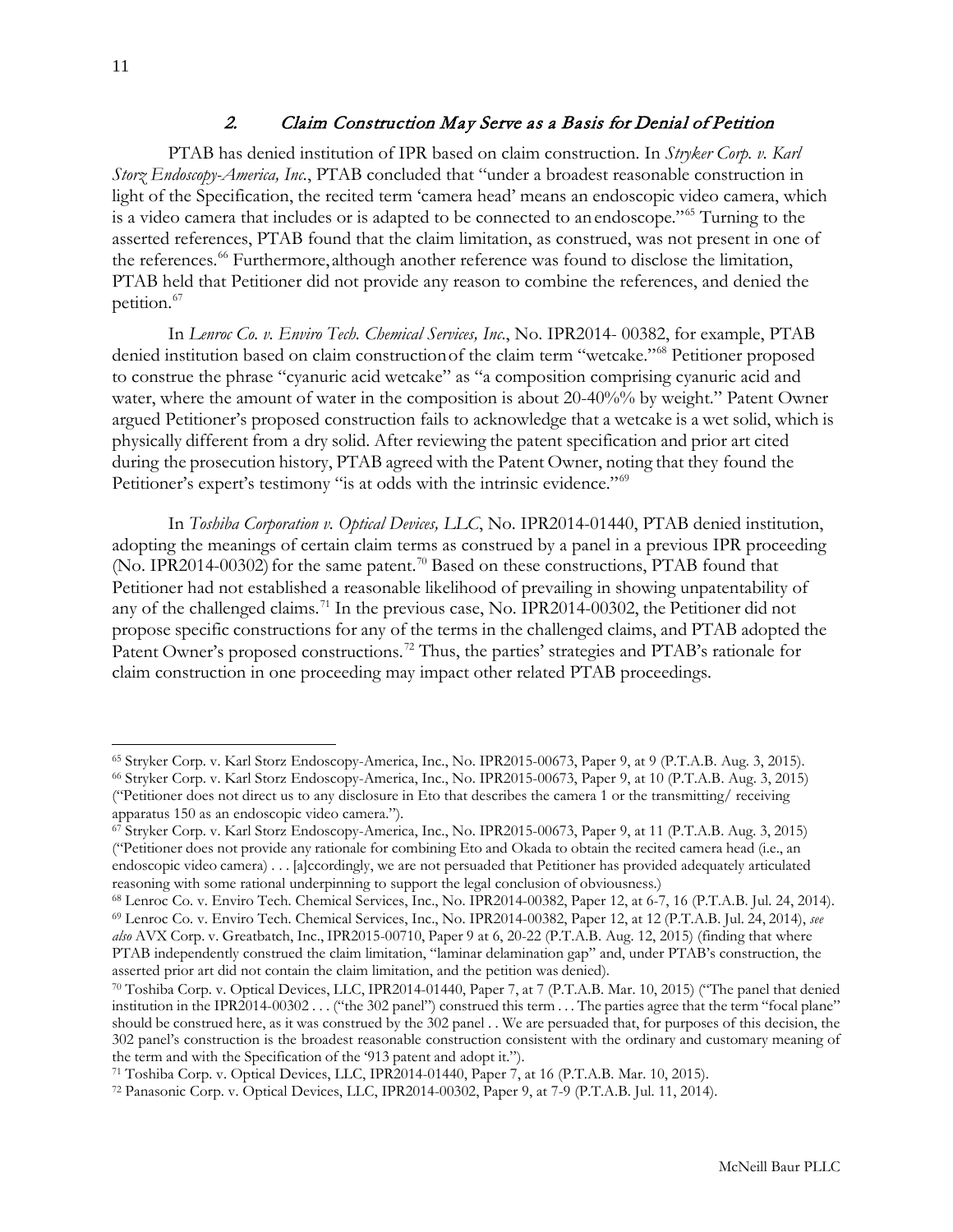<span id="page-11-0"></span>In applying the BRI standard, PTAB may adopt Petitioner's proposed constructions or Patent Owner's proposed constructions.<sup>[73](#page-11-5)</sup> PTAB also may independently construe the claims.

## *a. Petitioner's Construction*

<span id="page-11-1"></span>While both parties may propose claim constructions before PTAB's institution decision, Petitioners are allowed submit expert declarations or other extrinsic evidence with their petitions to support their proposed constructions. In contrast, to date, patent owners in their POPRs are not allowed to submit newly-generated expert declarations to support their own proposed constructions.[74](#page-11-6)

#### *b. PTAB's Construction*

<span id="page-11-2"></span>As noted above, PTAB may construe claim terms independently of the parties' proposed constructions. Often, PTAB may find a need to set forth its own interpretation of claims to provide more precisely the ordinary and customary meaning in the art under the BRI standard. In *Oracle Corporation v. Clouding IP, LLC*, No. IPR2013-00088, the challenged independent claims each recited "references to the determined data manipulation operations."<sup>[75](#page-11-7)</sup> Oracle contended that "references" to the determined data manipulation operations" should be construed as "an identifier, such as a URL link, that provides a way of locating and accessing the determined data manipulation operations." Patent Owner argued that "references to the determined data manipulation operations" should be construed as "an identifier corresponding to an available data manipulation operation." Construing the limitation independently, PTAB noted that it "is essentially the same as those proffered by Oracle and by Clouding IP, only stated more precisely."[76](#page-11-8)

## *c. Application of the Phillips Standard to Expired Patent Claims*

<span id="page-11-3"></span>For claims of an expired patent, PTAB will apply a *Phillips* standard similar to that of a district court's review.<sup>[77](#page-11-9)</sup> Since Patent Owner can no longer amend the claims, the BRI standard is not appropriate.[78](#page-11-10)

#### <span id="page-11-4"></span>D. Motions to Amend

In motions to amend, Patent Owners may propose cancellation of originally-challenged

<span id="page-11-5"></span><sup>73</sup> 37 C.F.R. §§ 42.100, 42.200 (2014).

<span id="page-11-6"></span><sup>74</sup> 37 C.F.R. § 42.107(c) (2014); Amendments to the Rules of Practice for Trials Before the Patent Trial and Appeal Board, 80 Fed. Reg. 50,720 (Aug. 20, 2015) (on August 20, 2015, the USPTO released proposed Amendments to the Rules of Practice for Trials before PTAB that would allow patent owners to include expert declarations and other testimonial evidence generated for the IPR in their response to a petition).

<span id="page-11-7"></span><sup>75</sup> Oracle Corp. v. Clouding IP, LLC*,* No. IPR2013-00088, Paper 7 (P.T.A.B. May 14, 2013).

<span id="page-11-8"></span><sup>76</sup> Oracle Corp. v. Clouding IP, LLC*,* No. IPR2013-00088, Paper 7 at 9-10 (P.T.A.B. May 14, 2013).

<span id="page-11-9"></span><sup>77</sup> Innolux Corp. v. Semiconductor Energy Laboratory Co., Ltd., No. IPR2013-00064, Paper 11, at 10-11 (Apr. 30, 2013) (citing *In re Rambus, Inc.*, 694 F.3d 42, 46 (Fed. Cir. 2012)).

<span id="page-11-10"></span><sup>78</sup> Amendments to the Rules of Practice for Trials Before the Patent Trial and Appeal Board, 80 Fed. Reg. 50,720 (Aug. 20, 2015) (in the Proposed Rules announced by the USPTO on Aug. 20, 2015, a change to Rule § 42.100(b) would codify that BRI applies to any claim that will not expire before an FWD: "(b) A claim in an unexpired patent that will not expire before a final written decision is issued shall be given its broadest reasonable construction in light of the specification of the patent in which it appears.").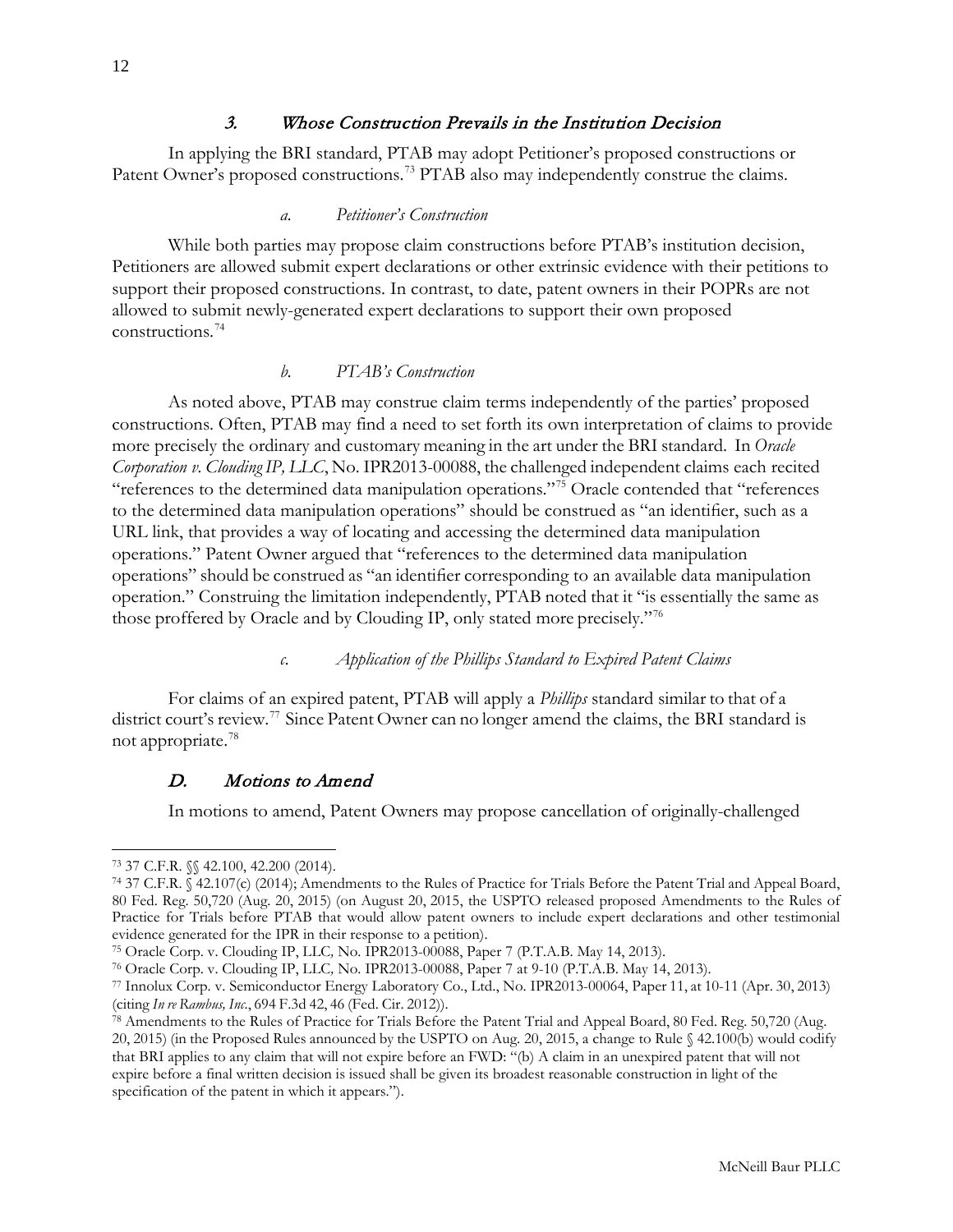claims or propose substitute claims.[79](#page-12-0) To date, PTAB, however, has denied nearly all motions to amend proposing substitute claims. Sometimes the denial is based on a Patent Owner's failure to propose a reasonable claim construction for new claim terms in proposed substitute claims.<sup>[80](#page-12-1)</sup>

In a motion to amend, "[a] patent owner should identify specifically the feature or features added to each substitute claim, . . . including construction of new claim terms[.]"[81](#page-12-2) In *JDS Uniphase Corp. v. Fiber, LLC*, No. IPR2013-00318, Patent Owner introduced two new claim terms— "communications" and "fiber"—in its proposed substitute claims.<sup>[82](#page-12-3)</sup> The Motion to Amend, however, did not suggest a claim construction.<sup>[83](#page-12-4)</sup> Without a reasonable construction of the new claim terms, PTAB concluded, "Patent Owner's Motion does not provide adequate information for us to determine whether its proposed substitute claims are patentable over the prior art generally."<sup>84</sup> Similarly in *CBS Interactive Inc. v. Helferich Patent Lic., LLC*, No. IPR2013-00033,[85](#page-12-6) PTAB found that the Patent Owner did not meet its burden of proof because it did not explain whether the claim construction for a means-plus-function limitation in original claims applied to the new limitation in proposed substitute claims.<sup>[86](#page-12-7)</sup>

Even when a motion to amend includes a proposed claim construction for new claim terms, PTAB may disagree with the proposed construction.<sup>[87](#page-12-8)</sup> Simply proposing a claim construction in a motion to amend proposing substitute claims does not automatically mean PTAB will adopt it.

PTAB does not analyze the proposed substitute claims in a vacuum, but in the context of all filings in the IPR to date, and motions to amend come after the decision on institution. In one case, in its Motion to Amend, the Patent Owner attempted to re-visit the institution claim construction of the original challenged claims. PTAB found such an attempt improper and maintained the institution claim construction for those claims.<sup>[88](#page-12-9)</sup> Therefore, in proposing claim constructions in Motions to Amend proposing substitute claims, Patent Owners should take into account, and try to ensure consistency with, PTAB's institution claim constructions. Or very specifically argue why the institution claim constructions should not apply. After all, proposed substitute claims replace

<span id="page-12-0"></span><sup>79</sup> 35 U.S.C. § 316 (a)(9) (2006).

<span id="page-12-1"></span><sup>80</sup> *See also infra* Article 6, Stacy Lewis and Tom Irving, *Amending Rather Than Cancelling Claims in Inter Partes Reviews*.

<span id="page-12-2"></span><sup>81</sup> *See* Idle Free Sys., Inc. v. Bergstrom, Inc., No. IPR2012-00027, Paper 26, at 7 (P.T.A.B. Jun. 11, 2013); *see also* Nichia Corp. v. Emcore Corp., No. IPR2012-00005, Paper 68 at 49-50 (P.T.A.B. Feb. 11, 2014); Google Inc. and Apple Inc. v. Jongerius Panoramic Technologies, LLC, No. IPR2013-00191, Paper 70, at 50 (P.T.A.B. Aug. 12, 2014); LaRose Indus., LLC v. Capriola Corp., No. IPR2013-00120, Paper 37, at 13 (P.T.A.B. Jun. 26, 2014).

<span id="page-12-3"></span><sup>82</sup> JDS Uniphase Corp. v. Fiber, LLC, No. IPR2013-00318, Paper 45, at 47 (P.T.A.B. Dec. 5, 2014).

<span id="page-12-4"></span><sup>83</sup> JDS Uniphase Corp. v. Fiber, LLC, No. IPR2013-00318, Paper 45, at 47 (P.T.A.B. Dec. 5, 2014); *see also* Google Inc. and Apple Inc. v. Jongerius Panoramic Technologies, LLC, No. IPR2013-00191, Paper 70, at 50 (P.T.A.B. Aug. 12, 2014).

<span id="page-12-5"></span><sup>84</sup> JDS Uniphase Corp. v. Fiber, LLC, No. IPR2013-00318, Paper 45, at 48 (P.T.A.B. Dec. 5, 2014).

<span id="page-12-6"></span><sup>85</sup> CBS Interactive Inc. v. Helferich Patent Lic., LLC, No. IPR2013-00033, Paper 122 at 50, 51-52 (P.T.A.B. Mar. 3,

<sup>2014),</sup> *aff'd,* Helferich Patent Licensing, LLC v. CBS Interactive, Inc., 599 Fed.Appx. 955 (Fed. Cir. April 8, 2015).

<span id="page-12-7"></span><sup>86</sup> CBS Interactive Inc. v. Helferich Patent Lic., LLC, No. IPR2013-00033, Paper 122 at 52 (P.T.A.B. Mar. 3, 2014).

<span id="page-12-8"></span><sup>87</sup> Microsoft Corp. v. Surfcast, Inc., No. IPR2013-00292, -00293, -00294, and -00295,

Paper 93, at 44-45 (P.T.A.B. Oct. 14, 2014) (disapproving of claim construction that improperly imports limitations from the specification into the claims); *see also* Google Inc. v. Jongerius Panoramic Technologies*, LLC*, IPR2013-00191, Paper 70, at 49-50 (P.T.A.B. Aug. 12, 2014 Spectra Logic Corp. v. Overland Storage Inc., No. IPR2013-00357, Paper 26, at 31- 32 (P.T.A.B. Nov. 7, 2014); Tandus Flooring, Inc. v. Interface, Inc., No. IPR2013-00333, Paper 67, at 55 (P.T.A.B. Dec. 8, 2014).

<span id="page-12-9"></span><sup>88</sup> Google Inc. v. Jongerius Panoramic Technologies, No. IPR2013-00191, Paper 70, at 50 (P.T.A.B. Aug. 12, 2014).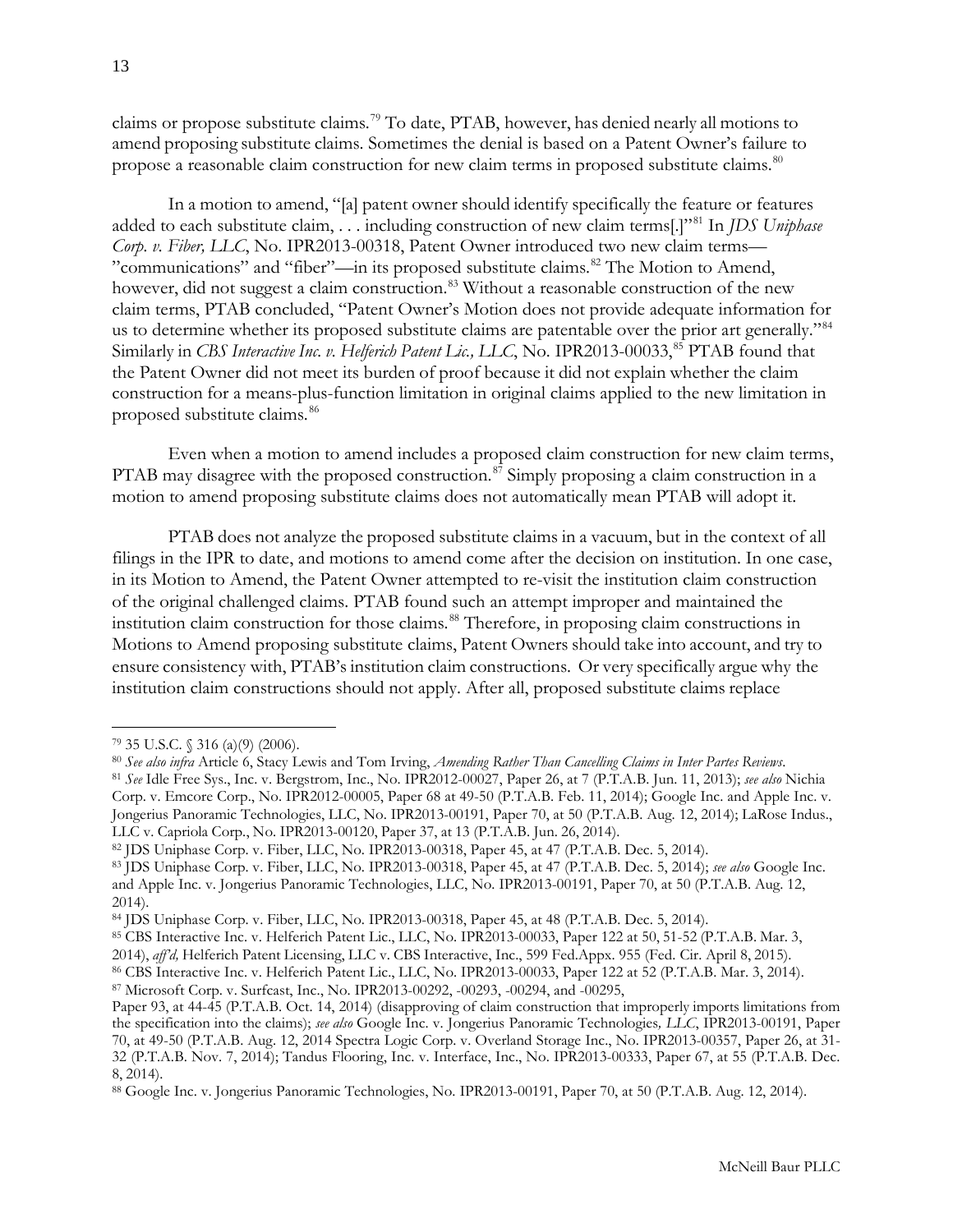originally challenged claims: "Each proposed claim should be traceable to an original challenged claim as a proposed substitute for that claim."[89](#page-13-1) PTAB is not likely to adopt a new proposed claim construction that would render the claim construction of the originally challenged claims surplus or contradictory.

# E. Final Written Decision (FWD)

<span id="page-13-0"></span>In IPR proceedings as of July 1, 2015, PTAB addressed claim construction in 96% of its FWDs.[90](#page-13-2) Among those decisions, 96% of the FWDs applied the "broadest reasonable interpretation" (BRI) standard for construction of claim terms in an unexpired patent.<sup>91</sup> In the few caseswhere the challenged claims had expired or expired after institution, PTABapplied the *Phillips*  standard.<sup>[92](#page-13-4)</sup> PTAB reasons that for claims of an expired patent, its interpretation of the claims is similar to that of a district court's review.<sup>[93](#page-13-5)</sup>

In *Amkor Technology, Inc. v. Tessera, Inc*., No. IPR2013-00242, Patent Owner communicated its intent to file a terminal disclaimer in the patent at issue in the IPR, and asked PTAB to apply the *Phillips* standard because, with the terminal disclaimer, the claims would expire before the proceeding would end.<sup>[94](#page-13-6)</sup> Patent Owner also "requested authorization, if the terminal disclaimer is filed, to file a motion to terminate the proceeding on the basis that the Board applied the broadest reasonable interpretation standard in the decision to institute this *inter partes* review.["95](#page-13-7)

Patent Owner subsequently filed its terminal disclaimer and notified PTAB, six months after the institution decision and four months after the Patent Owner Response. Patent Owner also filed a request for rehearing of the decision to institute, but it did not raise any objection to the BRI standard applied by PTAB in its institution decision.

PTAB was not willing to allow the Patent Owner to "change the standard at the last minute[,]" and ordered the terminal disclaimer "held in abeyance" until the IPR was finished.<sup>[96](#page-13-8)</sup> In the POR, Patent Owner did not raise any objection to PTAB's institution claim constructions. Instead, "Patent Owner cited and expressly applied the interpretations provided in the Decision on

<span id="page-13-1"></span> $\overline{a}$ <sup>89</sup> *See* Nichia Corp. v. Emcore Corp., No. IPR2012-00005, Paper 68, at 50 (P.T.A.B. Feb. 11, 2014).

<span id="page-13-2"></span><sup>90</sup> *Source:* Finnegan, Henderson, Farabow, Garrett & Dunner, LLP Research, [http://www.aiablog.com/claim-and-case](http://www.aiablog.com/claim-and-case-disposition/)[disposition/](http://www.aiablog.com/claim-and-case-disposition/) [\[http://perma.cc/N9Q8-RARZ\]](http://perma.cc/N9Q8-RARZ) (with courtesy extended to Dan Klodowski, Kai Rajan, Elliot Cook, and Joe Schaffner).

<span id="page-13-3"></span><sup>91</sup> *Source:* Finnegan, Henderson, Farabow, Garrett & Dunner, LLP Research, [http://www.aiablog.com/claim-and-case](http://www.aiablog.com/claim-and-case-disposition/)[disposition/](http://www.aiablog.com/claim-and-case-disposition/) [\[http://perma.cc/N9Q8-RARZ\]](http://perma.cc/N9Q8-RARZ) (with courtesy extended to Dan Klodowski, Kai Rajan, Elliot Cook, and Joe Schaffner); *see also* 37

C.F.R. § 42.100(b).

<span id="page-13-4"></span><sup>92</sup> Facebook, Inc. v. Software Rights Archive, LLC, No. IPR2013-00481, Paper 54, at 5 (P.T.A.B. Jan. 29, 2015) (accepting Patent Owner's construction consistent with those set forth in the on-going district court litigation); *see also*  Universal Remote Control, Inc. v. Universal Elecs., Inc., IPR2013-00127, Paper 32, at 5 (P.T.A.B. Jun. 30, 2014).

<span id="page-13-5"></span><sup>93</sup> Facebook, Inc. v. Software Rights Archive, LLC, No. IPR2013-00481, Paper 54 at 5; *In re* Rambus, Inc., 694 F.3d 42, 46 (Fed. Cir. 2012). Amendments to the Rules of Practice for Trials Before the Patent Trial and Appeal Board, 80 Fed. Reg. 50,720 (Aug. 20, 2015) (in the Proposed Rules announced by the USPTO on Aug. 20, 2015, a change to Rule § 42.100(b) would codify that BRI applies to any claim that will not expire before an FWD: "(b) A claim in an unexpired patent that will not expire before a final written decision is issued shall be given its broadest reasonable construction in light of the specification of the patent in which it appears.").

<span id="page-13-6"></span><sup>94</sup> Amkor Technology, Inc. v. Tessera, Inc., No. IPR2013-00242, Paper 117 at 2 (P.T.A.B. Apr. 14, 2014).

<span id="page-13-7"></span><sup>95</sup> Amkor Technology, Inc. v. Tessera, Inc., No. IPR2013-00242, Paper 117 at 2 (P.T.A.B. Apr. 14, 2014).

<span id="page-13-8"></span><sup>96</sup> Amkor Technology, Inc. v. Tessera, Inc., No. IPR2013-00242, Paper 129 at 3 (P.T.A.B. May 22, 2014).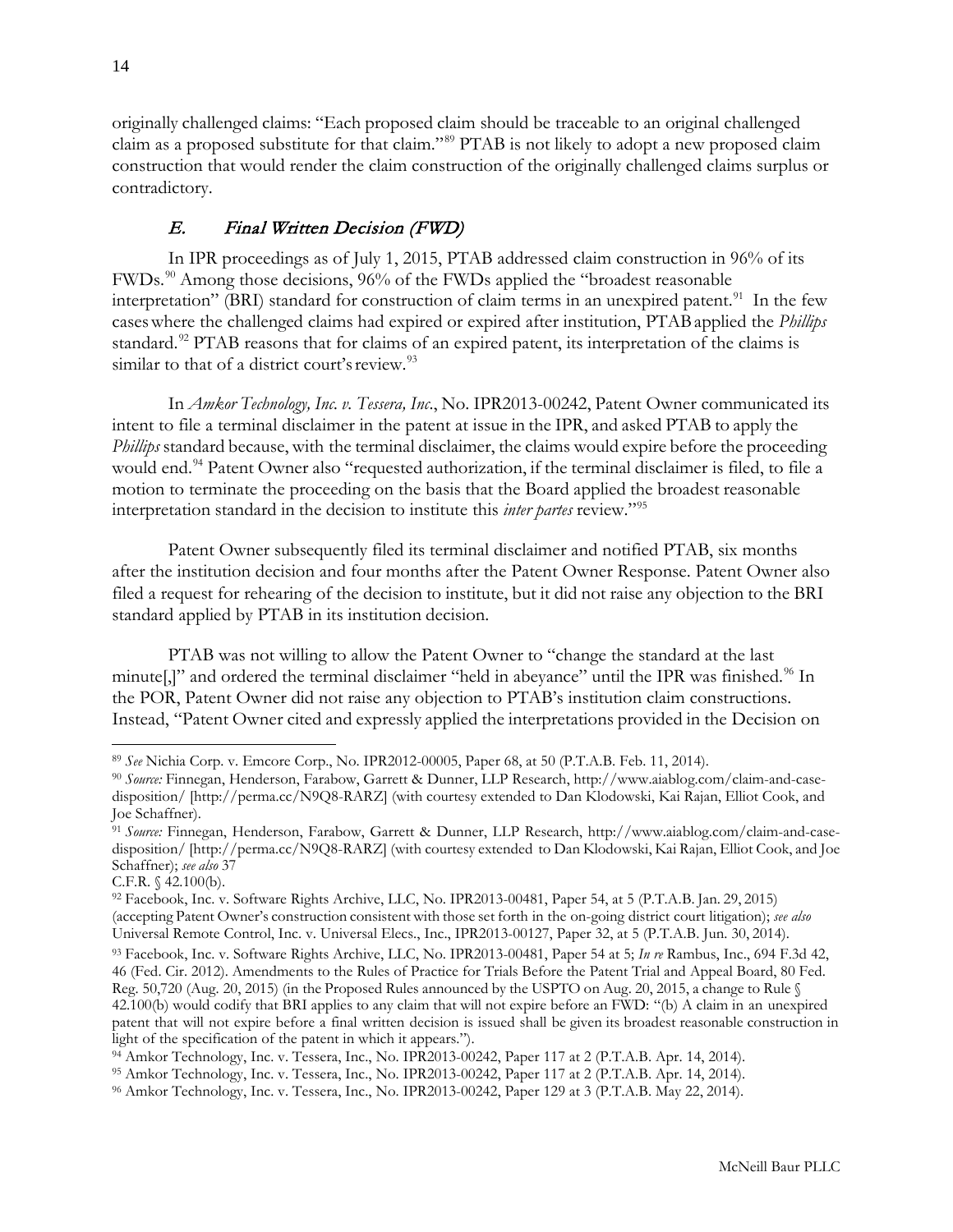Institution."[97](#page-14-1) PTAB appeared unhappy with the notion of changing the claim construction standard so late in the proceeding: "had numerous opportunities to challenge our application of the broadest reasonable interpretation standard, or any of our interpretations based on that standard, but waited until the last minute to raise the prospect of filing a terminal disclaimer.<sup>[98](#page-14-2)</sup> PTAB agreed with Petitioner that there could be abuse of the proceeding if "[a] patent owner could participate fully in a proceeding, wait and see what arguments are made by the petitioner and how the proceeding develops, and then, at the very last minute, disclaim the remaining term of the patent and disrupt the entire proceeding."<sup>[99](#page-14-3)</sup>

# 1. What Influences Claim Construction in the FWD?

<span id="page-14-0"></span>While PTAB's BRI of claim terms in most cases is based on the intrinsic evidence (i.e., the claims, specification, and prosecution history), PTAB also refers to extrinsic evidence to support its claim constructions. This extrinsic evidence includes evidence regarding how a person of ordinary skill in the art would interpret claim terms and the disclosure of the specification. If the intrinsic evidence does not provide a definition of a claim term, PTAB really only has extrinsic evidence as a guide.[100,](#page-14-4)[101](#page-14-5) Extrinsic evidence is more accessible to PTAB under the BRI standard, as opposed to the *Phillips* standard under which intrinsic sources (claims, specification, and prosecution history) are paramount.<sup>[102](#page-14-6)</sup> The following chart illustrates statistical data for PTAB's reliance on the various evidentiary sources for claim construction.  $103,104$  $103,104$ 



<span id="page-14-1"></span><sup>97</sup> Amkor Technology, Inc. v. Tessera, Inc., No. IPR2013-00242, Paper 129 at 3 (P.T.A.B. May 22, 2014).

<span id="page-14-2"></span><sup>98</sup> Amkor Technology, Inc. v. Tessera, Inc., No. IPR2013-00242, Paper 129 at 8 (P.T.A.B. May 22, 2014).

<span id="page-14-3"></span><sup>99</sup> Amkor Technology, Inc. v. Tessera, Inc., No. IPR2013-00242, Paper 129 at 11-12 (P.T.A.B. May 22, 2014).

<span id="page-14-4"></span><sup>100</sup> *See generally infra* Article 8, Amanda Murphy et al., *Adjusting for the New Normal: Thoughts on Enhancing the Possibilities of Success for the Patent Owner in an AIA Post-Grant Proceeding*.

<span id="page-14-5"></span><sup>101</sup> *See, e.g.*, Apple, Inc. v. Achates Ref. Pub., Inc*.,* No. IPR2013-00080, Paper 21 (P.T.A.B. June 3, 2013) Apple, Inc. v. Achates Ref. Pub., Inc*.,* No. IPR2013-00080, Paper 90 (P.T.A.B. June 2, 2014); Veeam Software Corp. v. Symantec Corp., No. IPR2013-00141, Paper 50, at 7 (P.T.A.B. July 29, 2014) (relying on a technical dictionary to define certain claim terms).

<span id="page-14-6"></span><sup>102</sup> Phillips v. AWH Corp., 415 F.3d 1303, 1313 (Fed. Cir. 2005) (*en banc*).

<span id="page-14-7"></span><sup>103</sup> *Source:* Finnegan, Henderson, Farabow, Garrett & Dunner, LLP Research, (with courtesy extended to Dan Klodowski, Kai Rajan, Elliot Cook, and Joe Schaffner).

<span id="page-14-8"></span><sup>104</sup> Thomas Irving et al., *Teva's Effect on Review of PTAB Claim Construction Rulings*, LAW360 (May 11, 2015), [http://www.law360.com/articles/650953/teva-s-effect-on-review-](http://www.law360.com/articles/650953/teva-s-effect-on-review-of-ptab-claim-construction-rulings) [of-ptab-claim-construction-rulings](http://www.law360.com/articles/650953/teva-s-effect-on-review-of-ptab-claim-construction-rulings)  [\[http://perma.cc/Y27Z-SPBK\]](http://perma.cc/Y27Z-SPBK). (citing Finnegan research, as of April 1, 2015).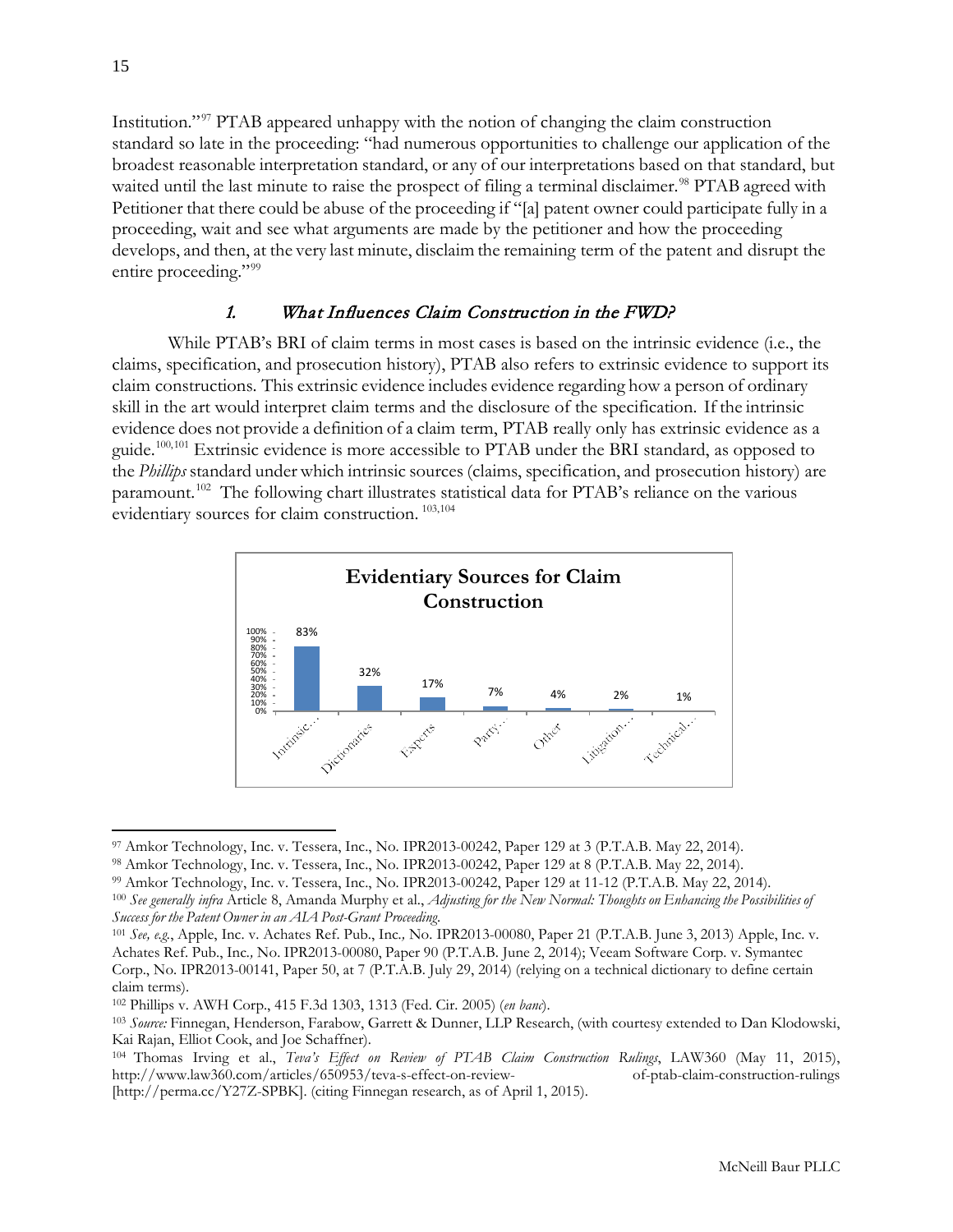#### *a. Dictionaries*

<span id="page-15-0"></span>PTAB relies on dictionaries to support the plain meaning of a claim term. For example, in *Berk-Tek v. Belden,* No. IPR2013-00057, PTAB agreed with Petitioner's proposed construction of the term "circumferential," citing a standard dictionary to support that the construction was consistent with the ordinary meaning of the term.<sup>[105](#page-15-2)</sup> Where the specification lacks a definition of a claim term at issue, PTAB has relied on the dictionary definition to support its own construction of a plain meaning of the claim term.<sup>[106](#page-15-3)</sup>

## *b. Expert Testimony*

<span id="page-15-1"></span>PTAB has also relied on expert testimony, another form of extrinsic evidence, in support of its claim constructions. Rather than adopting the expert testimony directly, PTAB has considered the expert testimony on how a person of ordinary skill in the art would interpret claim terms or the disclosure of the specification regarding the claim terms.<sup>[107](#page-15-4)</sup> The expert testimony needs to identify underlying facts or data on which the opinion is based.<sup>[108](#page-15-5)</sup> Often, PTAB will not credit the expert testimony when it stands alone without accounting for the specification.<sup>[109](#page-15-6)</sup>

In *Game Show Network, LLC v. John H. Stephenson*, No. IPR2013- 00289, the claim phrase at issue was "playing a game of skill in a qualifying round between a single player and the host computer."<sup>[110](#page-15-7)</sup> In its Decision on Institution, PTAB interpreted the above-quoted term to mean playing a game ofskill in a qualifying round, where the game includes only one human player and is at least administered by a host computer.<sup>[111](#page-15-8)</sup> Petitioner agreed with PTAB, but the Patent Owner did not. Both parties argued that the specification was consistent with their respective proposed constructions. In the FWD, PTAB reviewed the expert testimony from both sides regarding how a person of ordinary skill in the art would interpret the specification.<sup>112</sup> PTAB gave more weight to Petitioner's expert than Patent Owner's, finding that the Petitioner's testimony "is consistent with the words from the specification."<sup>[113](#page-15-10)</sup>

<span id="page-15-2"></span><sup>105</sup> Berk-Tek v. Belden, No. IPR2013-00057, Paper 46, at 11 (P.T.A.B. Mar. 18, 2014).

<span id="page-15-3"></span><sup>106</sup> Zodiac Pool Systems, Inc., v. Aqua Products, Inc., No. IPR2013-00159, Paper 71, at 12–13 (P.T.A.B. Aug. 22, 2014); *see also* St. Jude Med., Inc. v. The Bd. of Regents of The Univ. of Mich., No. IPR2013-00041, Paper 12 (P.T.A.B. May 2, 2013) (construing the "plain and ordinary meaning" of "alcohol" to include trihydric alcohols based on adictionary, while noting that the specification did not indicate departure from the ordinary meaning or disavowal of the full scope of "alcohol").

<span id="page-15-4"></span><sup>107</sup> *See* Carl Zeiss SMT GMBH v. Nikon Corp.*,* No. IPR2013-00362, Paper 41 (P.T.A.B. Nov. 4, 2014); Amneal Pharm., LLC v. Supernus Pharm., Inc.*,* No. IPR2013-00368, Paper 94 (P.T.A.B. Dec. 9, 2014) (weighing the expert declarations from both parties);

Ariosa Diagnostics v. Isis Innovation, Ltd., No. IPR2012-00022, Paper 166, at 20–26 (P.T.A.B. Sept. 2, 2014) (noting that PTAB's interpretation for the claim limitation is consistent with the construction used by Isis's expert at trial).

<span id="page-15-5"></span><sup>108</sup> *See* 37 C.F.R. § 42.65(a) (2015) ("Expert testimony that does not disclose the underlying facts or data on which the opinion is based is entitled to little or no weight."); Toyota Motor Corp. v. American Vehicular Scis. L.L.C., No. IPR2013-00416, Paper 54, at 10–11 (P.T.A.B. Dec. 5, 2014).

<span id="page-15-6"></span><sup>109</sup> ZTE Corp. v. ContentGuard Holdings, Inc., No. IPR2013-00133, Paper 61, at 21 (P.T.A.B. Jul. 1, 2014); *see also* Berk-Tek LLC v. Belden Techs. Inc., No. IPR2013-00069, Paper 24, at 13 (P.T.A.B. Apr. 28, 2014).

<span id="page-15-7"></span><sup>110</sup> Game Show Network, L.L.C. v. Stephenson, No. IPR2013-00289, Paper 8, at 6 (P.T.A.B. Nov. 11, 2013).

<span id="page-15-8"></span><sup>111</sup> Game Show Network, L.L.C. v. Stephenson, No. IPR2013-00289, Paper 8, at 6 (P.T.A.B. Nov. 11, 2013).

<span id="page-15-9"></span><sup>112</sup> Game Show Network, L.L.C. v. Stephenson, No. IPR2013-00289, Paper 51, at 10–11 (P.T.A.B. Nov. 7, 2013).

<span id="page-15-10"></span><sup>113</sup> Game Show Network, L.L.C. v. Stephenson, No. IPR2013-00289, Paper 51, at 10–11 (P.T.A.B. Nov. 7, 2013).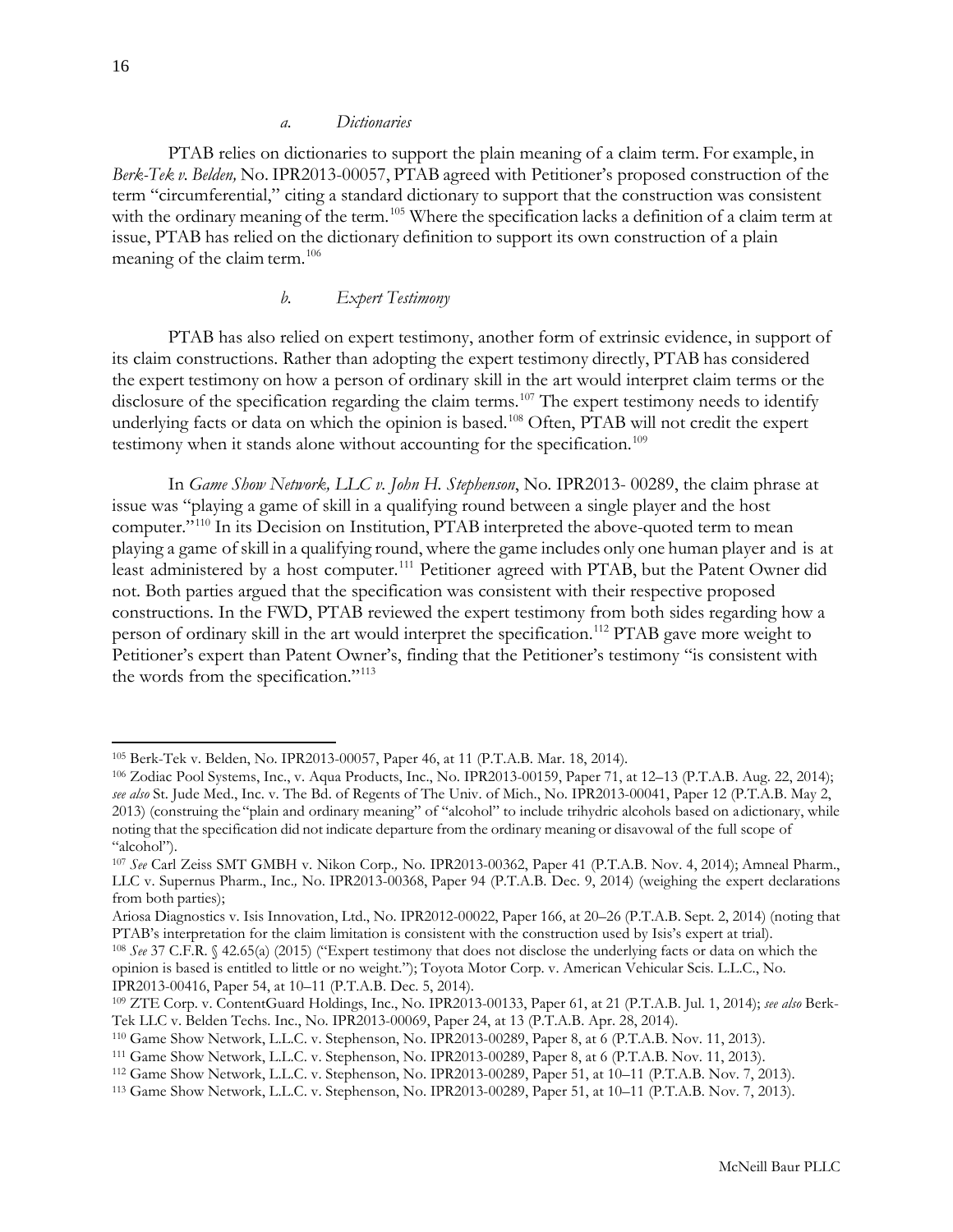<span id="page-16-0"></span>PTAB has relied on party admissions during trial.[114](#page-16-5) For instance, in *Redline Detection, LLC v. Star EnviroTech, Inc*., No. IPR2013-00106, PTAB construed several disputed claim terms in its FWD, citing transcripts of the oral hearing as party admissions.<sup>[115](#page-16-6)</sup>

## *d. Related PTAB Proceedings*

<span id="page-16-1"></span>PTAB has adopted the claim construction of another PTAB proceeding for the same terms of related patents. For example, in *SAP America, Inc. v. Lakshmi Arunachalam*, No. IPR2013-00194, PTAB considered the construction it adopted for the claim term "Web application" in CBM2013- 00013.[116](#page-16-7) PTAB also considered the claim construction for the same term adopted in No. IPR2014- 00413 for a patent issued from the parent application.<sup>[117](#page-16-8)</sup> PTAB found the construction in those related proceedings applicable, and adopted it for this proceeding.<sup>[118](#page-16-9)</sup>

#### *e. Related District Court Litigation*

<span id="page-16-2"></span>PTAB has adopted claim constructions set forth in district court litigation.<sup>[119](#page-16-10)</sup> In *Kyocera Corp*. *v Softview LLC*, No. IPR2013-00007, for instance, PTAB construed the claim terms as they were construed by the district court in co-pending litigation.<sup>[120](#page-16-11)</sup> Instead of merely adopting the district court's construction, however, PTAB carefully showed that the district court construction was consistent with BRI.[121](#page-16-12) In contrast, in*Google, Inc. v. Whitserve LLC*, No. IPR2013-00249, PTAB noted it was not obligated to follow a court's claim construction.<sup>[122](#page-16-13)</sup>

## *f. Technical Standards*

<span id="page-16-3"></span>Apart from the use of dictionary definitions discussed above, technical standards in the relevant field have occasionally been relied upon in an FWD in support of PTAB's interpretation of claim terms.[123](#page-16-14)

# 2. Whether PTAB Changes or Maintains its Institution Constructions

<span id="page-16-4"></span>In most cases, PTAB maintains the claim construction adopted in the institution decision in

<span id="page-16-5"></span><sup>114</sup> *See* ScentAir Techs., Inc. v. Prolitec, Inc., No. IPR2013-00179, Paper 60 (P.T.A.B. June 26, 2014).

<span id="page-16-6"></span><sup>115</sup> Redline Detection, L.L.C. v. Star EnviroTech, Inc., No. IPR2013-00106, Paper 66, at 9– 12 (P.T.A.B. June 30, 2014). <sup>116</sup> SAP Am., Inc. v. Arunachalam, No. IPR2013-00194, Paper 67, at 12 (P.T.A.B. Sept. 18, 2014).

<span id="page-16-8"></span><span id="page-16-7"></span><sup>117</sup> SAP Am., Inc. v. Arunachalam, No. IPR2013-00194, Paper 67, at 12-13 (P.T.A.B. Sept. 18, 2014) (citing *SAP Am., Inc. v. Pi-Net, Int'l.,* CBM2013–00013, Paper 13, at 25 (P.T.A.B. June 27, 2013)).

<span id="page-16-9"></span><sup>118</sup> SAP Am., Inc. v. Arunachalam, No. IPR2013-00194, Paper 67, at 14 (P.T.A.B. Sept. 18, 2014).

<span id="page-16-10"></span><sup>119</sup> McClinton Energy Grp., L.L.C. v. Magnum Oil Tools Int'l, Ltd., No. IPR2013-00231, Paper 32 (P.T.A.B. Sept. 2, 2014); Universal Remote Control, Inc. v. Universal Elecs., Inc., No. IPR2013-00127, Paper 32 (P.T.A.B. June 30, 2014); Intellectual Ventures Mgmt, Inc. v. Xilinx, Inc., No. IPR2012-00023, Paper 35 (P.T.A.B. Feb. 11, 2014); Veeam Software Corp.

v. Symantec Corp., No. IPR2013-00150, Paper 54 (P.T.A.B. July 29, 2014).

<span id="page-16-11"></span><sup>120</sup> Kyocera Corp. v Softview LLC., No. IPR2013-00007, No. IPR2013-00256, Paper 53 (P.T.A.B. Mar. 27, 2014).

<span id="page-16-12"></span><sup>121</sup> Kyocera Corp. v Softview LLC., No. IPR2013-00007, No. IPR2013-00256, Paper 20 (P.T.A.B. Mar. 29, 2013).

<span id="page-16-13"></span><sup>122</sup> Google, Inc. v. Whitserve L.L.C., No. IPR2013-00249, Paper 32, at 18 (P.T.A.B. Sept. 9, 2014).

<span id="page-16-14"></span><sup>123</sup> Synopsys, Inc. v. Mentor Graphics Corp., No. IPR2012-00042, Paper 60, at 19–20 (P.T.A.B. Feb. 19, 2014) (agreeing that the definition set forth in IEEE standards cited by the expert is the ordinary and customary meaning of the claim term "instrumentation").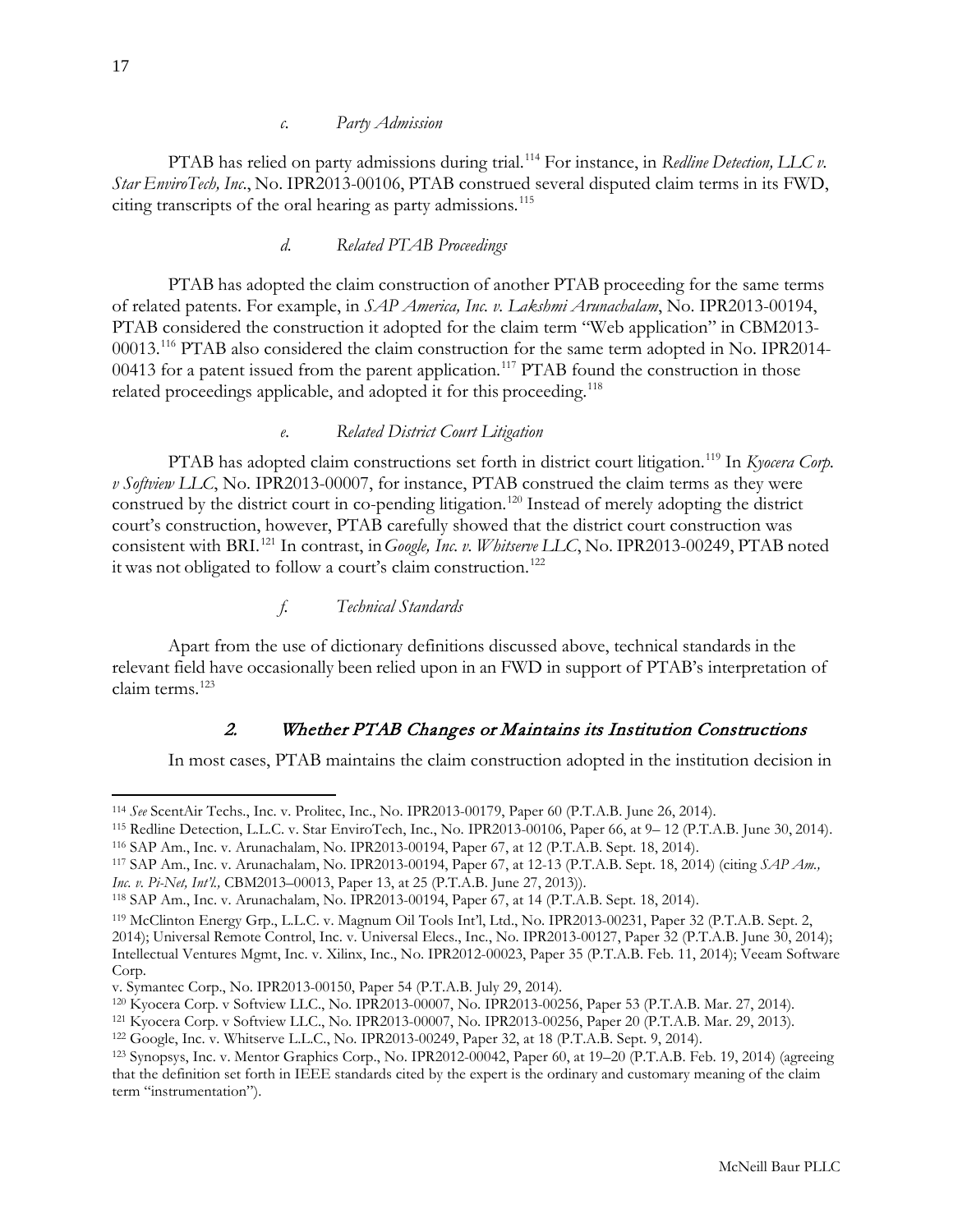the FWD. Generally, if the parties do not dispute PTAB's institution constructions, or no further dispositive evidence arises, there is no reason to stray from the constructions set forth in the institution decision.[124](#page-17-0) However, there are cases where PTAB reconsidered and changed its institution construction in the FWD, even without a party objecting. For example, in *Harmonic, Inc., v. Avid Technology, Inc*., No. IPR2013-00252, PTAB stated:

> In our Decision on Institution, we adopted Petitioner'sproposed construction for the claim phrase "input switch . . . capable of controlling the video data flow rate" as "controlling the time, duration, and rate at which video data flows into the selected input lines, and includes some level of control beyond simply turning flow on or off." Dec. on Institution 11; see Pet. 12. Patent Owner does not dispute the claim construction of the aforementioned claim phrase. …Upon further review of the '291 Patent Specification, the inclusion of "into the selected input lines" is not consistent with the '291 Patent Specification. … Accordingly, applying the broadest reasonable construction standard, we now construe "input switch . . . capable of controlling the video data flow rate" as "controlling the time, duration, and rate at which video data flows, and includes some level of control beyond simply turning flow on or off." $125$

Sometimes PTAB identifies an additional claim term that was not construed by the parties or in the institution decision and considers it necessary to construe that term to resolve the IPR. In this case, PTAB may construe the term for the first time in the FWD. For example, in *Harmonic, Inc., v. Avid Technology, Inc*., No. IPR2013-00252, PTAB acknowledged that it did not construe the claim limitation "a predefined period of time" in its institution decision but construed it in the FWD.[126](#page-17-2)

A change in the panel may affect the claim construction in the FWDas well. In *Smith & Nephew, Inc. v. Convatec Technologies, Inc*., No. IPR2013- 00102, a panel consisting of Judges Tierney, Green, and Guest delivered the institution decision containing PTAB's initial constructions.[127](#page-17-3) The

<span id="page-17-0"></span><sup>124</sup> Redline Detection, No. IPR2013-00106, Paper 66, at 8 (P.T.A.B. June 30, 2014) ("For purposes of our decision to institute *inter partes* review, we set forth initial claim constructions for several disputed claim terms. We now construe those terms under the broadest reasonable interpretation standard for this final written decision. Nevertheless, to the extent that the parties do not dispute our constructions of claim terms or have indicated that the terms need not be construed expressly to support their arguments, we adopt the constructions set forth in the decision to institute."); Shaw Indus. Grp., Inc. v. Automated Creel Sys., Inc., No. IPR2013- 00132, Paper 43, at 10 (P.T.A.B. Jul. 24, 2014) ("The parties do not dispute these interpretations in their Patent Owner Responses and Replies, and we incorporate our previous analysis for purposes of this decision."); LaRose Indus., L.L.C. v. Capriola Corp., No. IPR2013-00120, Paper 37, at 13 (P.T.A.B. June 26, 2014) ("Neither Patent Owner nor Petitioner challenges our interpretation in the decision to institute of certain terms of claim 1, 12, 18, and 26 that also appear in substitute claims 28–31. Paper 22, 2–7. Because the interpretations of those terms are not challenged, to the extent that they are necessary for assessing the application of the cited art to the substitute claims, they are adopted for purposes of this final decision.").

<span id="page-17-1"></span><sup>125</sup> Harmonic, Inc., v. Avid Tech., Inc., No. IPR2013-00252, Paper 27, at 8–9 (P.T.A.B. July 10, 2014).

<span id="page-17-2"></span><sup>126</sup> Harmonic, Inc., v. Avid Tech., Inc., No. IPR2013-00252, Paper 27, at 10 (P.T.A.B. July 10, 2014).

<span id="page-17-3"></span><sup>127</sup> Smith & Nephew, Inc. v. Convatec Techs., Inc., No. IPR2013-00102, Paper 9 (P.T.A.B. May 31, 2013).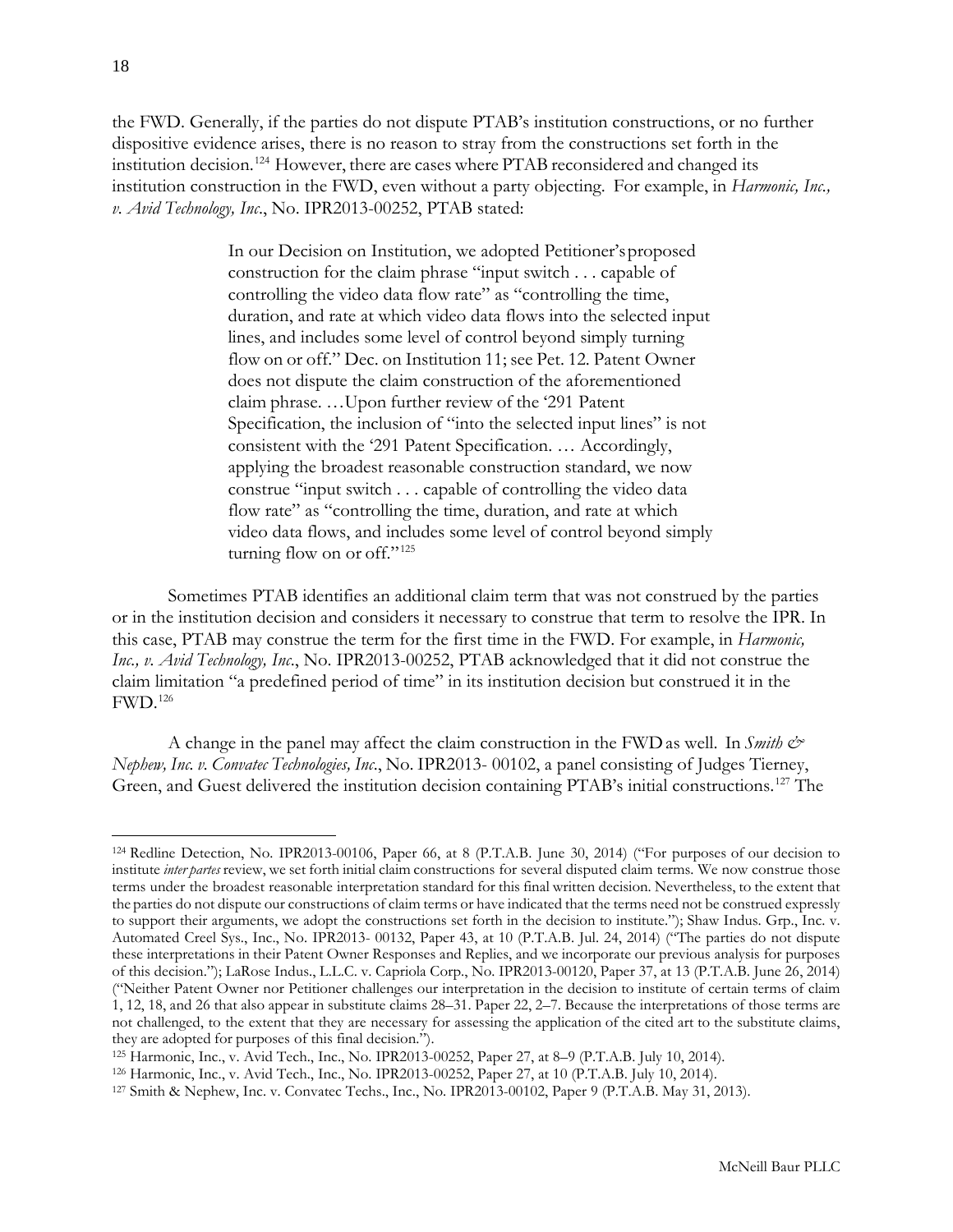FWD panel included Judge Snedden in place of Judge Tierney.[128](#page-18-2) Judge Snedden wrote a concurring opinion in the FWD disagreeing with the majority's institution construction of a key term while concurring with the majority's unpatentability conclusion.<sup>[129](#page-18-3)</sup> The Patent Owner appealed, and the Federal Circuit affirmed without opinion.<sup>[130](#page-18-4)</sup>

Finally, the parties' positions taken during the IPR and additional evidentiary material submitted during discovery may affect the claim construction adopted in the FWD, as explained in the next section.<sup>[131](#page-18-5)</sup>

## 3. The Effect of Discovery on FWD Constructions

<span id="page-18-0"></span>Additional extrinsic evidence submitted during discovery effected the FWD's claim construction in *Amneal Pharm., LLC v. Supernus Pharm., Inc*., No. IPR2013-00368.[132](#page-18-6) In that case, PTAB identified the term "delayed release" as the only term requiring construction, but neither party had proposed a construction for it. The specification did not expressly define "delayed release." Following a request by PTAB at the oral hearing, both parties pin cited record evidence for the plain meaning of "delayed release."<sup>[133](#page-18-7)</sup>

Upon review of the evidence, PTAB found that a FDA guidance document submitted as an exhibit to the POR correctly defined the term "delayed release."<sup>[134](#page-18-8)</sup> In the FWD, PTAB referred to this document as "other evidence of how the term is understood and used by persons of ordinary skill in the art."<sup>[135](#page-18-9)</sup> Then it construed "delayed release" to mean "release of a drug at a time other than immediately following oral administration," using language from the FDA document.<sup>[136](#page-18-10)</sup>

#### <span id="page-18-1"></span>**IV. PATENT REFORM**

 $\overline{a}$ 

Some patent owners have argued that the BRI standard should not apply in IPRs, particularly where claim terms have already been construed by a district court. These patent owners have noted that the BRI standard is solely an "examination expedient," rather than a rule of claim construction, that is justified during the examination process only because the applicant has the opportunity to freely amend the claims.[137](#page-18-11) By contrast, PTAB itself recognizes that IPR is not an examination but

<span id="page-18-2"></span><sup>128</sup> Smith & Nephew, Inc. v. Convatec Techs., Inc., No. IPR2013-00102, Paper 87, at 62 (P.T.A.B. May 29, 2014).

<span id="page-18-3"></span><sup>129</sup> Smith & Nephew, Inc. v. Convatec Techs., Inc., No. IPR2013-00102, Paper 87, at 62 (P.T.A.B. May 29, 2014).

<span id="page-18-4"></span><sup>130</sup> Convatec Techs., Inc. v. Smith & Nephew, Inc., 612 Fed.Appx. 612 (Fed. Cir. Aug. 10, 2015).

<span id="page-18-5"></span><sup>131</sup> *See, e.g*., Biomarin Pharm., Inc. v. Duke Univ., No. IPR2013-00535, Paper 86, at 7 (P.T.A.B. Feb. 23, 2015) ("In our Decision to Institute, we interpreted this phrase to refer to administering an immunosuppressant before the first administration of any hGAA within a particular administration interval. . . After considering the entire record before us now, the Specification of the '712 patent, and Patent Owner's contentions in its Response, we reevaluate that claim construction."); *see also* Facebook, Inc. v. Rembrandt Social Media, L.P*.*, No. IPR2014-00415, Paper 33, at 8 (P.T.A.B. June 22, 2015) ("Having reviewed the parties' arguments and evidence, we are persuaded that our initial construction of "privacy level information" is incorrect.").

<span id="page-18-6"></span><sup>132</sup> Amneal Pharm., LLC v. Supernus Pharm., Inc., No. IPR2013-00368, Paper 94 (P.T.A.B. Dec. 9, 2014).

<span id="page-18-7"></span><sup>133</sup> Amneal Pharm., LLC v. Supernus Pharm., Inc., No. IPR2013-00368, Paper 92, at 48:7– 49:6, 70:7–72:2, 80:11–81:20 (P.T.A.B. Sept. 12, 2014).

<span id="page-18-8"></span><sup>134</sup> Amneal Pharm., LLC v. Supernus Pharm., Inc., No. IPR2013-00368, Paper 94, at 5 (P.T.A.B. Dec. 9, 2014).

<span id="page-18-9"></span><sup>135</sup> Amneal Pharm., LLC v. Supernus Pharm., Inc., No. IPR2013-00368, Paper 94, at 8 (P.T.A.B. Dec. 9, 2014).

<span id="page-18-10"></span><sup>136</sup> Amneal Pharm., LLC v. Supernus Pharm., Inc., No. IPR2013-00368, Paper 94, at 8 (P.T.A.B. Dec. 9, 2014).

<span id="page-18-11"></span><sup>137</sup> *See, e.g.*, Silicon Labs., Inc. v. Cresta Tech. Corp., No. IPR2014-00809, Paper 8 (P.T.A.B. Aug. 22, 2014) (citing *In re* 

*Skvorecz*, 580 F.3d 1262, 1267-68 (Fed. Cir. 2009); *In re* Yamamoto, 740 F.2d 1569, 1571 (Fed. Cir. 1984)); A.C. Dispensing Equip. Inc. v. Prince Castle L.L.C., No. IPR2014-00511, Paper 9 (P.T.A.B. June 30, 2014).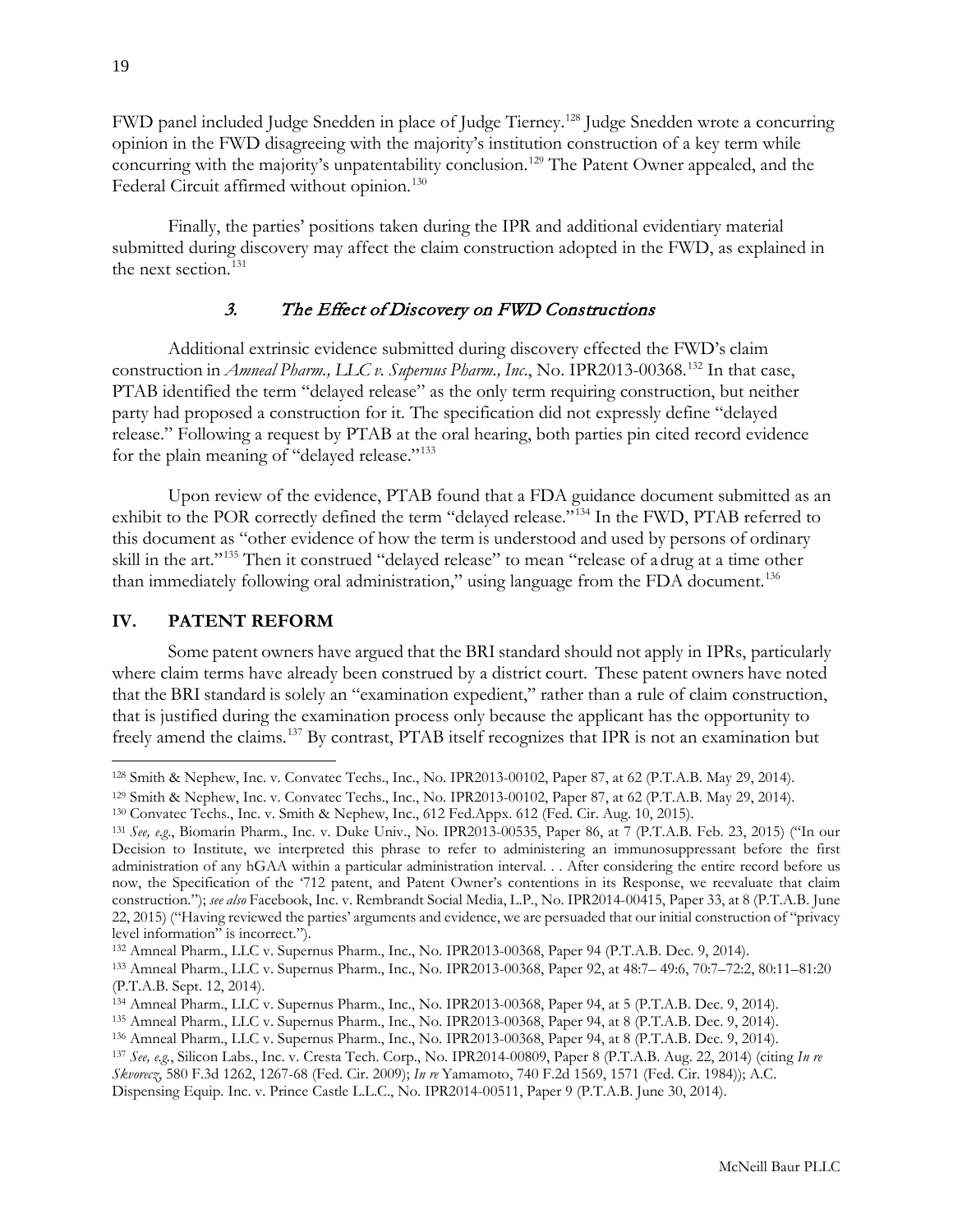is "more adjudicatory than examinational, in nature."<sup>[138](#page-19-0)</sup> Accordingly, the adjudicatory nature of IPR coupled with the very limited ability to amend claims to date during IPR means that the rationale underpinning the BRI should not apply.<sup>139</sup>

PTAB has so far uniformly rejected these types of arguments, and the Federal Circuit affirmed in *In re Cuozzo*, 793 F.3d 1268 (Fed. Cir. 2015). According to the Federal Circuit, the BRI should be applied in IPR even though the AIA does not expressly identify the claim construction standard to be used.<sup>[140](#page-19-2)</sup> The Court also rejected the amendment-based justification argument against applying the BRI in IPR, finding that "IPR proceedings are not materially different" from the earlier PTO proceedings because, "[a]lthough the opportunity to amend is cabined in the IPR setting, it is thus nonetheless available."[141](#page-19-3)

Patent reform efforts have picked up this issue. The "Support Technology and Research for Our Nation's Growth Patents Act of 2015" (the "STRONG Patents Act of 2015", S. 632), introduced to the Senate on March 3, 2015, includes an express provision that in IPRs:

> (A) each claim of a patent shall be construed as the claim would be construed under section 282(b) in an action to invalidate a patent, including by construing each claim of the patent in accordance with—

(i) the ordinary and customary meaning of the claim as understood by a person having ordinary skill in the art to which the claimed invention pertains; and

(ii) the prosecution history pertaining to the patent; and

(B) if a court has previously construed a claim of a patent or a claim term in a civil action to which the patent owner was a party, the Office shall consider that claim construction.

Another current patent reform bill, the Goodlatte bill or "Innovation Act," (H.R. 9) also includes a section relating to claim construction:

> (A) each claim of a patent shall be construed as such claim would be in a civil action to invalidate a patent under section 282(b), including construing each claim of the patent in accordancewith the ordinary and customary meaning of such claim as understood by one of ordinary skill in the art and the prosecution history pertaining to the patent; and

> (B) if a court has previously construed the claim or a claim term in

<span id="page-19-0"></span><sup>138</sup> Idle Free Sys., Inc. v. Bergstrom, Inc., No. IPR2012-00027, Paper 26, at 6 (P.T.A.B. June 11, 2013).

<span id="page-19-1"></span><sup>139</sup> *See, e.g.*, Silicon Labs., Inc. v. Cresta Tech. Corp., No. IPR2014-00809, Paper 8 (P.T.A.B. Aug. 22, 2014); A.C. Dispensing Equip. Inc. v. Prince Castle L.L.C., No. IPR2014- 00511, Paper 9 (P.T.A.B. June 30, 2014).

<span id="page-19-2"></span><sup>140</sup> *In re* Cuozzo Speed Tech., L.L.C., 793 F.3d 1268 (Fed. Cir. 2015); *see* Facebook,Inc. v. B.E. Tech. L.L.C., No. IPR2014-00052,-00053,-000698,-00743,-00744, Paper 45, at 17–18 (P.T.A.B. Mar. 31, 2015) (citing *In re Cuozzo,* PTAB disagreed with the petitioner's argument that the Board lacked substantive rule-making authority as related to its use of the broadest reasonable claim construction standard.).

<span id="page-19-3"></span><sup>141</sup> *In re* Cuozzo, 793 F.3d. at 1278.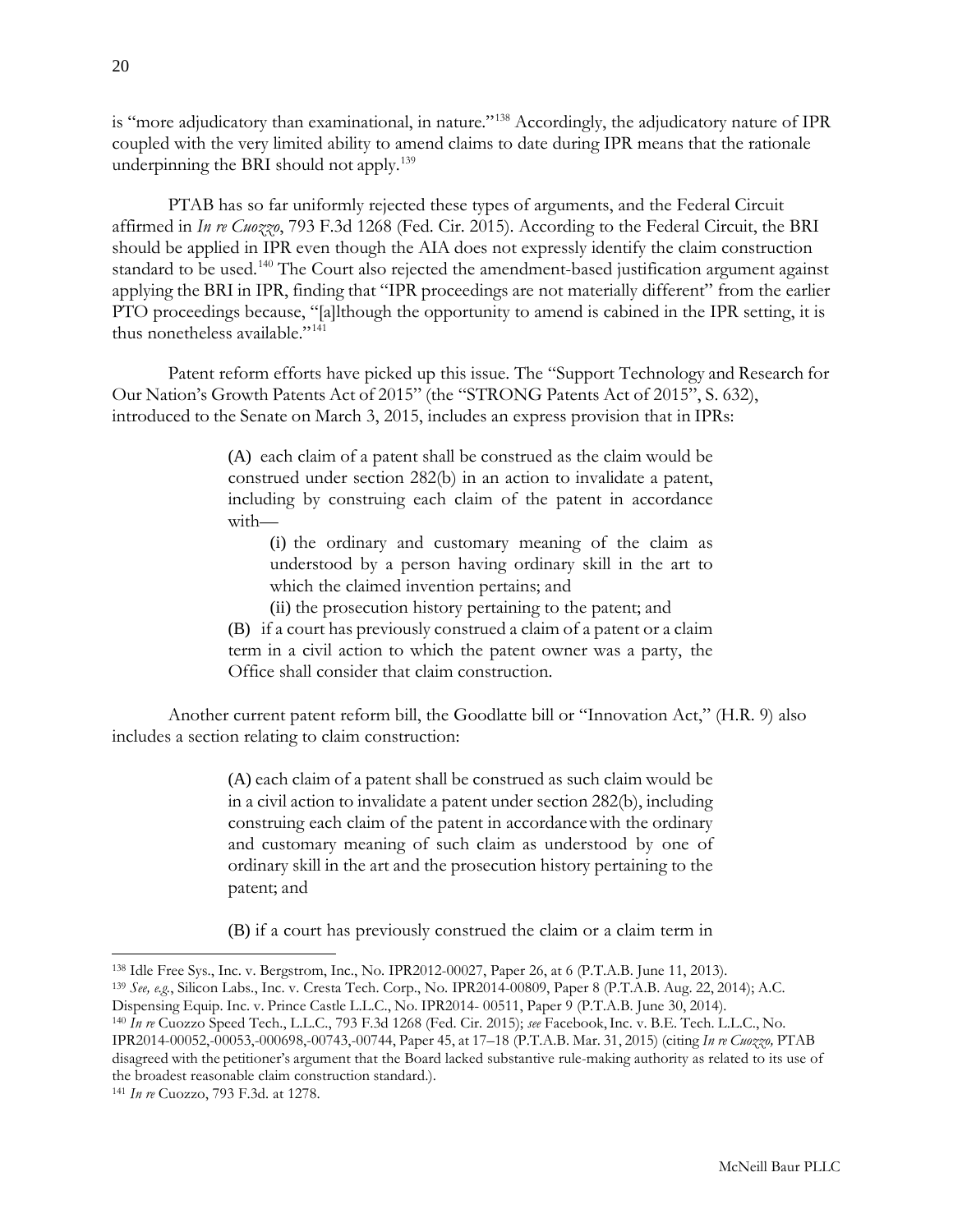a civil action in which the patent owner was a party, the Office shall consider such claim construction.

A third proposed bill, the PATENT Act (S. 1137) requires claim construction using district court standard and, if there is one, consideration of district court claim construction.

These suggestions are not particularly helpful, since PTABalready can and sometimes does, "consider" a claim construction adopted by a district court. But it highlights the complications that the new AIA post-grant proceedings have brought, largely because the historic standards before the USPTO (no presumption of validity, broadest reasonable claim construction, and preponderance of the evidence) developed when the USPTO proceedings were primarily *ex parte*. The new AIA post-grant proceedings are *inter partes*, more adversarial than prosecutorial, much faster than other Office proceedings, and it is not an easy nor automatic fit with the historic standards.

Perhaps Patent Owners may find more comfort in the Federal Circuit's oversight of PTAB. In particular, the recent decision of *Microsoft Corp. v. Proxyconn, Inc.*, 789 F.3d 1292 (Fed. Cir. 2015), where the Federal Circuit, although agreeing that PTAB's use of BRI is appropriate, vacated PTAB's finding of unpatentability because PTAB adopted an "unreasonably" broad construction:

> That is not to say, however, that the Board may construe claims during IPR so broadly that its constructions are unreasonable under general claim construction principles. As we have explained in other contexts, "[t]he protocol of giving claims their broadest reasonable interpretation ... does not include giving claims a legally incorrect interpretation." …Even under the broadest reasonable interpretation, the Board's construction "cannot be divorced from the specification and the record evidence," …A construction that is "unreasonably broad" and which does not "reasonably reflect the plain language and disclosure" will not pass muster. [internal citations omitted]<sup>[142](#page-20-0)</sup>

It remains to be seen whether this decision has a cooling effect on PTAB's application of BRI. It also remains to be seen what PTAB does with a decision on remand, since that situation is not addressed in the statute or rules.

There are also USPTO reassurances that motions-to-amend practice will get less Patent Owner-unfriendly, with practitioners directed to an ever- growing body of PTAB case law relating to motions-to-amend practice, $143$  and comments in the Proposed Rule package. $144$ 

<span id="page-20-0"></span><sup>142</sup> Microsoft Corp. v. Proxyconn, Inc*.*, 789 F.3d 1292, 1298 (Fed. Cir. 2015).

<span id="page-20-1"></span><sup>143</sup> *See* Nichia Corp. v. Emcore Corp., No. IPR2012-00005, Paper 27 (P.T.A.B June 3, 2013); Idle Free Sys., No. IPR2012-00027, Paper 26; Int'l Flavors, No. IPR2013-00124, Paper 12; Corning Optical Commun. RF, L.L.C. v. PPC Broadband, Inc., No. IPR2014-00441, Paper 19 (P.T.A.B. Oct. 30, 2014); MasterImage 3D, Inc. v. RealD, Inc., No. IPR2015-00040, Paper 42 (P.T.A.B. July 15, 2015).

<span id="page-20-2"></span><sup>144</sup> *See*, e.g., Commentary to Proposed Rules released Aug. 20, 2015; *see also* Director's Forum: A Blog from USPTO's Leadership, United States Patent and Trademark Office, <http://www.uspto.gov/blog/> [\[http://perma.cc/Q57A-DLF5\]](http://perma.cc/Q57A-DLF5);